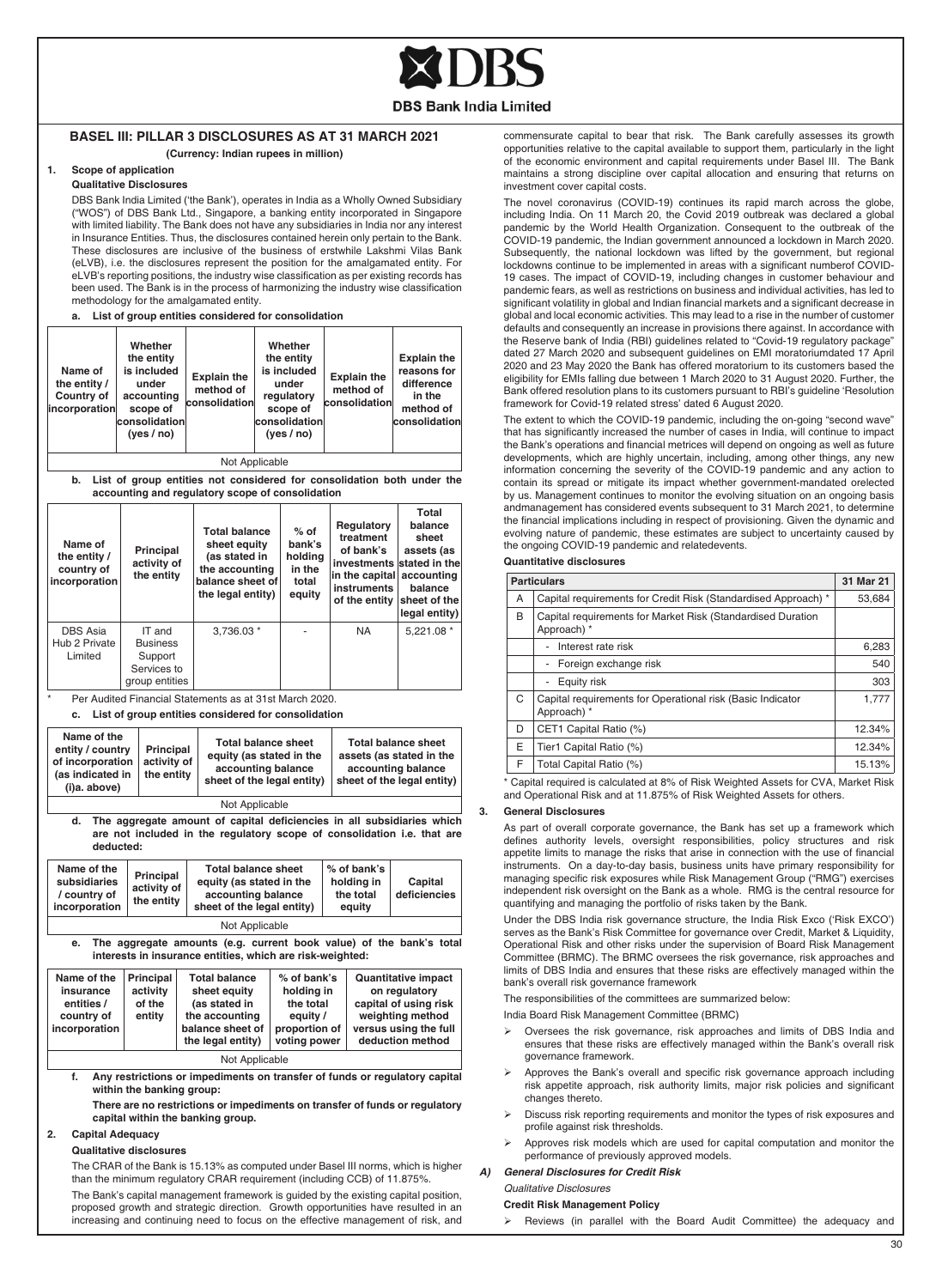

effectiveness of the Bank's internal control approach.

- Approve the annual Business Continuity Management (BCM) attestation India Risk Exco ("Risk EXCO")
- Serves as the Bank's Committee for governance over credit, market, operational (including financial crime, cybersecurity, information security, fair dealing, and regulatory), liquidity as well as reputational risk.
- Monitors and discusses the Bank's risk profiles, as well as market and regulatory developments.
- Oversees the Internal Capital Adequacy Assessment Process (ICAAP) including scenarios used and approve risk assessments results.
- Serves as a discussion forum for any matter escalated by the underlying risk committees and endorse India specific risk policies and local adoption of Group policies as required, before recommendation to India Board for approval.

India Credit Risk Committee (CRC)

- Assess credit risk taking, including decision criteria, Credit risk framework, Credit risk mitigation and limit management practices.
- To review, measure and monitor DBIL's credit risk portfolio including special loan and asset review situations e.g. review of non-performing loans and credits showing weaknesses.
- Review and monitor the adequacy, accuracy, and effectiveness of credit systems for credit risk management and credit risk control.
- Assess and monitor specific credit concentrations at business or sector level and credit trends affecting the portfolio; implementing necessary policies or procedures to manage identified risks.
- Assess and monitor key policy deviations e.g. overdue credit reviews. Target Market and Risk Acceptance Criteria (TMRAC) deviations and / or regulatory allowances specific to the bank.
- Endorse local credit policies for approvals.
- Exercise active oversight to ensure continuing appropriateness of stress testing in accordance with the responsibilities delegated from time to time and as documented in the Credit Stress Testing Policy.

The management of Credit Risk including concentration credit risk requires active oversight by India Credit Risk Committee (CRC), India Risk Executive Committee (India Risk Exco) and India Board Risk Management Committee (India BRMC). The India Risk Exco and CRC have adequate understanding of inherent credit risks in specific activities of the Bank, particularly those that may significantly affect the financial condition of the Bank.The India Risk Exco and CRC are responsible to formulate/review credit risk policy, credit risk strategy and risk exposure of the Bank. The credit risk policy is endorsed by the CRC and Board Risk Management Committee (India BRMC) and approved by the Board.

The credit policies and basic procedures of the Bank relating to its lending activities are contained in the India Local Credit / Loan Policy of the Bank as well as Group Core Credit Policies and other standards followed across all DBS group entities. These are based on the general credit principles, directives / guidelines issued by the RBI from time to time as well as instructions and guidelines of DBS Bank Ltd, Singapore (hereinafter referred to as "the Parent"). In the unlikely event of any conflict amongst the RBI guidelines and Parent's Guidelines, the more conservative policy / guideline is followed.

The Group Core Credit Policies and the India Credit / Loan policy outlines the Bank's approach to Credit Risk Management and sets out the rules and guidelines under which the Bank would develop and grow its lending business. These policies provide guidance to the Bank's Corporate Banking, SME Banking, Financial Institutions Group and Consumer Banking to manage the growth of their portfolio of customer assets in line with the Bank's credit culture and profitability objectives, taking into account the capital needed to support the growth.

Supplementary policies to the main Group Core Credit Policy and the India Credit / Loan policies have also been laid out, for certain types of lending and credit-related operations. These include subject specific policies relating to risk ratings, Default policy, Specialized Lending etc., as well as guidelines for Real Estate lending, NBFC lending, hedging of FX exposures, credit risk mitigation, sectoral and individual / group borrower limits, bridge loans, bill discounting, collateral valuation, collection management, policies for certain specific products, etc.

The India Credit Risk Committee, comprising Chief Executive Officer, Chief Risk Officer, Heads of business segments, Head of Special Assets Management and other senior representatives from business and credit meet on a monthly basis. The committee has oversight of credit risk related strategy planning, implementing necessary guidelines, procedures to manage identified risks, credit portfolio movements and other relevant trends in the portfolio pertaining to credit risk. The summary of discussions and outcome are shared with DBS Group, as required. From February 2021 onwards, the positions and movements in the portfolio taken over from eLVB are also being discussed in the monthly Credit Risk Committee meetings.

Responsibility for monitoring post-approval conditions for institutional borrowers resides with the Credit Control Unit ("CCU"), which reports to the Chief Risk Officer ("CRO") in India. The responsibility for risk reporting is with the Credit Risk – Chief Operating Office team which reports to the CRO in India. The Risk Based Supervision (RBS) submission to RBI contains further details on the same.

#### **Credit Approval and Risk Rating process**

The Bank adopts a risk-based credit approval structure whereby Credit Approving Authority levels are tied to the Group and borrower's credit risk rating, and total credit facility limits extended across the Bank. The Business team prepares a credit memo

and proposes the credit risk and facility risk ratings, which is then submitted to Credit Risk Managers (CRM), who are responsible for evaluation of the proposition based on the policies and guidelines and approve the limits as well as credit risk and facility risk ratings. To avoid conflict of interest, the credit approving team functions as a separate department and do not have any business targets. Larger Credit Limits may require approval from Credit Approval Committee (CAC) and Board Credit Approval Committee (BCAC). The roles & responsibilities for accounts in eLVB have been aligned with the one followed in DBIL.

Advances are classified into performing and non-performing advances (NPAs) as per RBI guidelines. NPA's are further classified into sub-standard, doubtful and loss assets based on the criteria stipulated by RBI.

#### **Quantitative Disclosures**

 **Credit Exposure**

| <b>Particulars</b> | 31 Mar 21 |
|--------------------|-----------|
| Fund Based *       | 469.423   |
| Non Fund Based **  | 232.748   |

\* Represents Gross Advances and Bank exposures.

\*\* Represents trade and unutilisedexposures after applying credit conversion factor and Credit equivalent of FX/derivative exposures.

The Bank does not have overseas operations and hence exposures are restricted to the domestic segment.

#### **Industry wise Exposures (Fund Based exposures)**

| Industry                                                                                   | 31 Mar 21 |
|--------------------------------------------------------------------------------------------|-----------|
| Bank *                                                                                     | 68,850    |
| Non-banking financial institutions/companies                                               | 44,616    |
| Other services                                                                             | 35,403    |
| Retail Gold Loan                                                                           | 33,527    |
| Wholesale Trade (other than Food Procurement)                                              | 31,821    |
| Construction                                                                               | 24,577    |
| Retail Mortgage Loans                                                                      | 18,103    |
| Other Industries                                                                           | 17,755    |
| <b>Retail Trade</b>                                                                        | 17,339    |
| Food Processing - Others                                                                   | 12,689    |
| Vehicles, Vehicle Parts and Transport Equipments                                           | 11,507    |
| Residuary other advances                                                                   | 11,241    |
| Chemicals and Chemical Products (Dyes, Paints, etc.) - Others                              | 10,792    |
| Infrastructure - Electricity (generation-transportation and distribution)                  | 10,599    |
| Petroleum (non-infra), Coal Products (non-mining) and Nuclear Fuels                        | 8,951     |
| All Engineering - Others                                                                   | 7,839     |
| <b>Computer Software</b>                                                                   | 6,295     |
| <b>Retail Others</b>                                                                       | 6,251     |
| Metal and Metal Products                                                                   | 6,203     |
| Rubber, Plastic and their Products                                                         | 5,936     |
| Agriculture & allied activities                                                            | 5,803     |
| Basic Metal & Metal products - Iron and Steel                                              | 5,722     |
| Infrastructure - Transport - Roads & Bridges                                               | 5,511     |
| Chemicals and Chemical Products (Dyes, Paints, etc.) - Drugs and<br>Pharmaceuticals        | 5,113     |
| Textiles - Cotton - Spinning Mills                                                         | 5,050     |
| Social & Commercial Infrastructure                                                         | 5,017     |
| Textiles - Others                                                                          | 4,086     |
| Tourism, Hotel and Restaurants                                                             | 3,782     |
| Sugar                                                                                      | 3,750     |
| <b>Trading Activity</b>                                                                    | 3,395     |
| <b>Transport Operators</b>                                                                 | 2,909     |
| Infrastructure- Energy- Electricity Generation ( Private sector)                           | 2,657     |
| Loan Against Property                                                                      | 2,493     |
| <b>Professional Services</b>                                                               | 2,205     |
| <b>NBFI</b>                                                                                | 1,656     |
| Infrastructure - Logistics Infrastructure                                                  | 1,504     |
| Basic Metal & Metal products - Other Metal and Metal Products                              | 1,472     |
| Paper and Paper Products                                                                   | 1,361     |
| Infrastructure - Social and Commercial Infrastructure-Tourism -<br><b>Terminal markets</b> | 1,354     |
| Beverages (excluding Tea & Coffee) and Tobacco - Others                                    | 1,215     |
| Food processing - Sugar                                                                    | 1,101     |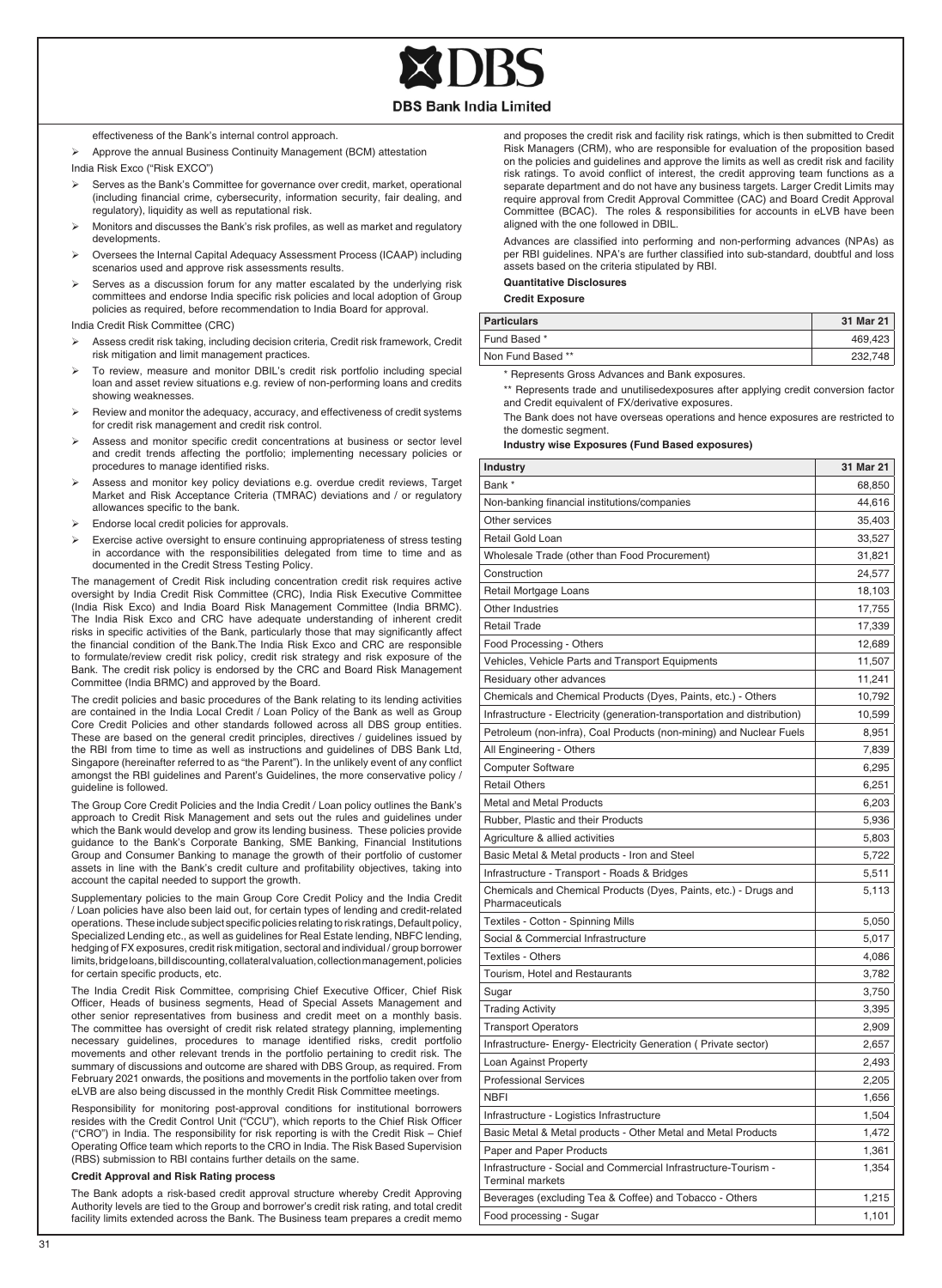

| Industry                                                                                                                                                                             | 31 Mar 21 |
|--------------------------------------------------------------------------------------------------------------------------------------------------------------------------------------|-----------|
| Textiles - Cotton                                                                                                                                                                    | 1,072     |
| Wood and Wood Products                                                                                                                                                               | 890       |
| Gems and Jewellery                                                                                                                                                                   | 686       |
| <b>Cement and Cement Products</b>                                                                                                                                                    | 657       |
| Infrastructure - Telecommunication                                                                                                                                                   | 634       |
| Chemicals and Chemical Products (Dyes, Paints, etc.) - Fertilisers                                                                                                                   | 628       |
| Food Processing - Edible Oils and Vanaspati                                                                                                                                          | 593       |
| Infrastructure - Social and Commercial Infrastructure -Education<br>Institutions                                                                                                     | 572       |
| Glass & Glassware                                                                                                                                                                    | 533       |
| Infrastructure - Others                                                                                                                                                              | 532       |
| Infrastructure - Energy - Electricity Transmission - Private Sector                                                                                                                  | 525       |
| All Engineering - Electronics                                                                                                                                                        | 478       |
| Mining and Quarrying - Others                                                                                                                                                        | 402       |
| Infrastructure - Transport - Roadways                                                                                                                                                | 401       |
| Tea                                                                                                                                                                                  | 390       |
| Textiles - Silk - Spinning mills                                                                                                                                                     | 333       |
| <b>Beverages</b>                                                                                                                                                                     | 317       |
| Infrastructure - Social and Commercial Infrastructure - Hospitals<br>(capital stock)                                                                                                 | 315       |
| Beverages (excluding Tea & Coffee) and Tobacco - Tobacco and<br>tobacco products                                                                                                     | 266       |
| Petro-chemicals                                                                                                                                                                      | 236       |
| Infrastructure - Social and Commercial Infrastructure-Tourism - Soil-<br>testing laboratories                                                                                        | 205       |
| Infrastructure - Social and Commercial Infrastructure-Tourism -<br>Ropeways and Cable Cars                                                                                           | 195       |
| Infrastructure - Others - Others                                                                                                                                                     | 193       |
| Food Processing - Coffee                                                                                                                                                             | 178       |
| <b>Hotel &amp;Tourism</b>                                                                                                                                                            | 174       |
| Infrastructure - Social and Commercial Infrastructure-Tourism - Three-<br>star or higher category classified hotels located outside cities with<br>population of more than 1 million | 161       |
| Chemicals and Chemical Products (Dyes, Paints, etc.) - Petro-<br>chemicals (excluding under Infrastructure)                                                                          | 104       |
| Aviation                                                                                                                                                                             | 84        |
| Textiles - Jute - Others                                                                                                                                                             | 59        |
| Leather and Leather products                                                                                                                                                         | 36        |
| Infrastructure - Communication - Telecommunication (Fixed network)                                                                                                                   | 33        |
| Infrastructure - Social and Commercial Infrastructure-Tourism - Sports<br>Infrastructure                                                                                             | 29        |
| Infrastructure - Water and Sanitation - Solid Waste Management                                                                                                                       | 21        |
| Infrastructure - Energy - Gas Pipelines                                                                                                                                              | 11        |
| Textiles - Others - Spinning wool                                                                                                                                                    | 9         |
| Textiles - Jute - Spinning Mills                                                                                                                                                     | 8         |
| Infrastructure - Water and Sanitation - Sewage collection, treatment<br>and disposal system                                                                                          | 6         |
| Mining and Quarrying - Coal                                                                                                                                                          | 5         |
| Infrastructure - Energy - Electricity Distribution - Private Sector                                                                                                                  | 1         |
| Infrastructure - water and sanitation - Water treatment plants                                                                                                                       | 1         |
| <b>Total Credit Exposure (fund based)</b>                                                                                                                                            | 469,423   |

\* Includes advances covered by Letters of Credit issued by other Banks.  **Industry wise Exposures (Non - Fund Based exposures)**

| <b>Industry</b>                                                           | 31 Mar 21 |
|---------------------------------------------------------------------------|-----------|
| <b>Financial Institutions</b>                                             | 65,385    |
| <b>Banks</b>                                                              | 44.342    |
| Non-banking financial institutions/companies                              | 14.703    |
| All Engineering - Others                                                  | 9.971     |
| Petroleum (non-infra), Coal Products (non-mining) and Nuclear Fuels       | 9,838     |
| Infrastructure - Electricity (generation-transportation and distribution) | 9,365     |
| Construction                                                              | 7.644     |
| Chemicals and Chemical Products (Dyes, Paints, etc.) - Others             | 6.612     |
| Other Industries                                                          | 6,171     |
| Food Processing - Edible Oils and Vanaspati                               | 5,353     |
| Retail Loan - Others                                                      | 5.055     |
|                                                                           |           |

| <b>Industry</b>                                                                                                                                 | 31 Mar 21  |
|-------------------------------------------------------------------------------------------------------------------------------------------------|------------|
| Wholesale Trade (other than Food Procurement)                                                                                                   | 4,503      |
| Vehicles, Vehicle Parts and Transport Equipments                                                                                                | 3,740      |
| Infrastructure - Telecommunication                                                                                                              | 3,659      |
| Other services                                                                                                                                  | 3,476      |
| <b>Trading Activity</b>                                                                                                                         | 2,632      |
| Infrastructure - Transport - Ports                                                                                                              | 2,313      |
| Chemicals and Chemical Products (Dyes, Paints, etc.) - Drugs and<br>Pharmaceuticals                                                             | 2,309      |
| <b>Cement and Cement Products</b>                                                                                                               | 1,928      |
| Rubber, Plastic and their Products                                                                                                              | 1,886      |
| <b>Retail Trade</b>                                                                                                                             | 1,860      |
| <b>Computer Software</b>                                                                                                                        | 1,843      |
| All Engineering - Electronics                                                                                                                   | 1,837      |
| Metal and Metal Products                                                                                                                        | 1,789      |
| Infrastructure - Others                                                                                                                         | 1,267      |
| Food Processing - Others                                                                                                                        | 1,200      |
| Basic Metal & Metal products - Iron and Steel                                                                                                   | 1,179      |
| Chemicals and Chemical Products (Dyes, Paints, etc.) - Fertilisers                                                                              | 1,078      |
| Infrastructure - Transport - Roads & Bridges                                                                                                    | 943<br>734 |
| Textiles - Cotton - Spinning Mills                                                                                                              | 733        |
| Paper and Paper Products<br><b>Professional Services</b>                                                                                        | 680        |
| Textiles - Others                                                                                                                               | 648        |
| <b>Transport Operators</b>                                                                                                                      | 561        |
| Infrastructure - Energy - Electricity Transmission - Private Sector                                                                             | 523        |
| Agriculture & allied activities                                                                                                                 | 510        |
| Infrastructure - Others                                                                                                                         | 486        |
| Infrastructure - Energy - Oil/Gas/Liquefied Natural Gas (LNG) storage<br>facility                                                               | 461        |
| Aviation                                                                                                                                        | 440        |
| Wood and Wood Products                                                                                                                          | 422        |
| Beverages                                                                                                                                       | 414        |
| <b>Bank Balances</b>                                                                                                                            | 319        |
| Petro-chemicals                                                                                                                                 | 301        |
| Basic Metal & Metal products - Other Metal and Metal Products                                                                                   | 254        |
| <b>NBFI</b>                                                                                                                                     | 203        |
| Glass & Glassware                                                                                                                               | 135        |
| Infrastructure - Social and Commercial Infrastructure-Tourism -<br>Terminal markets                                                             | 118        |
| Mining and Quarrying - Others                                                                                                                   | 114        |
| Textiles - Cotton                                                                                                                               | 111        |
| Food processing - Sugar                                                                                                                         | 93         |
| Beverages (excluding Tea & Coffee) and Tobacco - Others                                                                                         | 83         |
| Home Loan                                                                                                                                       | 90         |
| Infrastructure- Energy- Electricity Generation ( Private sector)                                                                                | 77         |
| Textiles - Silk - Spinning mills                                                                                                                | 43         |
| Infrastructure - Logistics Infrastructure                                                                                                       | 43         |
| Retail Loan - Education Loans                                                                                                                   | 37         |
| Retail - Gold Loans                                                                                                                             | 33         |
| Gems and Jewellery                                                                                                                              | 23         |
| Infrastructure - Social and Commercial Infrastructure -Education<br>Institutions (capital stock)                                                | 22         |
| Food Processing - Coffee                                                                                                                        | 20         |
| Infrastructure - Social and Commercial Infrastructure-Tourism - Three-<br>star or higher category classified hotels located outside cities with | 17         |
| population of more than 1 million                                                                                                               |            |
| Leather and Leather products                                                                                                                    | 14         |
| Textiles - Jute - Others                                                                                                                        | 14         |
| Residuary other advances                                                                                                                        | 12         |
| Food Processing - Tea                                                                                                                           | 12         |
| Textiles - Cotton - Others<br>Infrastructure - Social and Commercial Infrastructure-Tourism - Soil-                                             | 12<br>10   |
| testing laboratories<br>Infrastructure - Social and Commercial Infrastructure-Tourism -                                                         | 8          |
| Ropeways and Cable Cars                                                                                                                         |            |
| Tourism, Hotel and Restaurants                                                                                                                  | 7          |
| Infrastructure - Social and Commercial Infrastructure-Tourism - Sports<br>Infrastructure                                                        | 6          |
| Infrastructure - Water and Sanitation - Solid Waste Management                                                                                  | 6          |
| Chemicals and Chemical Products (Dyes, Paints, etc.) - Petro-<br>chemicals (excluding under Infrastructure)                                     | 5          |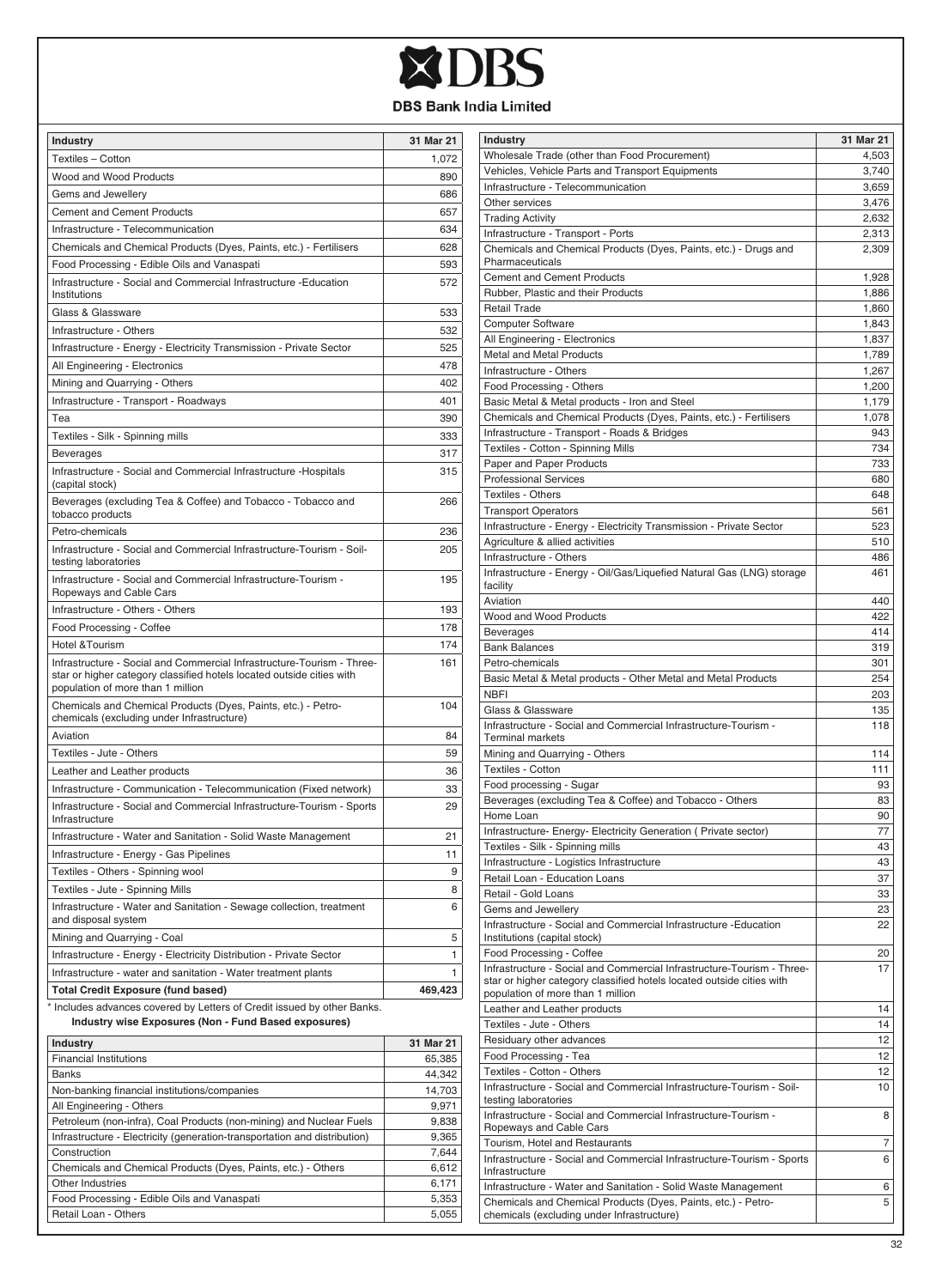

| Industry                                                                             | 31 Mar 21      |
|--------------------------------------------------------------------------------------|----------------|
| Infrastructure - Social and Commercial Infrastructure - Hospitals<br>(capital stock) |                |
| Infrastructure - Transport - Railway Track, tunnels, viaducts, bridges               | 3              |
| Infrastructure - Communication - Telecommunication (Fixed network)                   | $\overline{2}$ |
| Bank-Other services                                                                  | 2              |
| Infrastructure - Energy - Electricity Distribution - Private Sector                  |                |
| Textiles - Others - Spinning wool                                                    |                |
| Total Credit Exposure (non-fund based)                                               | 232.748        |

#### **Maturity of Assets as at 31 March 2021**

| <b>Particulars</b>     | Cash  | <b>Balance</b><br>with RBI | <b>Balance</b><br>with<br>Banks and<br>money<br>at call<br>and short<br>notice | <b>Investments</b><br>(net of<br>depreciation) | Loans &<br><b>Advances</b><br>(net of<br>provisions) | Fixed<br><b>Assets</b> | Other<br><b>Assets</b> |
|------------------------|-------|----------------------------|--------------------------------------------------------------------------------|------------------------------------------------|------------------------------------------------------|------------------------|------------------------|
| 1 day                  | 4,417 | 20,182                     | 7.419                                                                          | 89,812                                         | 3,160                                                |                        | 831                    |
| $2 - 7$ days           |       | 732                        | 5.483                                                                          | 3,493                                          | 2,155                                                |                        | 61                     |
| 8-14 Days              | -     | 476                        |                                                                                | 2,542                                          | 4,617                                                |                        | 56                     |
| 15-30 Days             | -     | 713                        | 5,118                                                                          | 2,194                                          | 17,941                                               |                        | 110                    |
| 1 month $-2$<br>months |       | 920                        |                                                                                | 4,462                                          | 27,603                                               |                        | 273                    |
| 2-3 months             | -     | 647                        | 50                                                                             | 2,608                                          | 28,783                                               |                        | 178                    |
| $3-6$<br><b>Months</b> |       | 893                        | 3,656                                                                          | 6,631                                          | 56,675                                               |                        | 497                    |
| 6 Months -<br>1 Year   |       | 918                        | 7,311                                                                          | 9,182                                          | 34,780                                               |                        | 542                    |
| 1-3 Years              | ٠     | 2,690                      | 27,782                                                                         | 20,227                                         | 96,451                                               |                        | 1,420                  |
| 3-5Years               |       | 32                         |                                                                                | 28,828                                         | 46,215                                               |                        | 7,198                  |
| Over<br>5Years         | -     | 7.816                      |                                                                                | 39.751                                         | 51,348                                               | 4,300                  | 80,248                 |
| <b>Total</b>           | 4,417 | 36,019                     | 56,819                                                                         | 209,730                                        | 369,728                                              | 4,300                  | 91,414                 |

Note: The classification of assets and liabilities under the different maturity buckets are compiled by management on the same estimates and assumptions as used by the Bank for compiling the returns submitted to the RBI

#### **Classification of NPA's**

| <b>Particulars</b>     | 31 Mar 21 |
|------------------------|-----------|
| Amount of NPAs (Gross) | 53,332    |
| Substandard            | 11,336    |
| Doubtful 1             | 8,380     |
| Doubtful 2             | 11,150    |
| Doubtful 3             | 8,088     |
| Loss                   | 14.378    |

#### **Movement of NPAs and Provision for NPAs**

|   | <b>Particulars</b>                                                | 31 Mar21 |
|---|-------------------------------------------------------------------|----------|
| А | Amount of NPAs (Gross)                                            | 53,332   |
| B | Net NPAs                                                          | 10,455   |
| C | <b>NPA Ratios</b>                                                 |          |
|   | Gross NPAs to gross advances (%)                                  | 12.93%   |
|   | Net NPAs to net advances (%)                                      | 2.83%    |
| D | Movement of NPAs (Gross)                                          |          |
|   | Opening balance as of the beginning of the financial year         | 5,076    |
|   | Additions on Amalgamation of eLVB                                 | 40,475   |
|   | <b>Additions</b>                                                  | 11,825   |
|   | Reductions on account of recoveries/ write - offs                 | 4.044    |
|   | Closing balance<br>-                                              | 53,332   |
| E | Movement of Provision for NPAs                                    |          |
|   | Opening balance as of the beginning of the financial year<br>-    | 4,179    |
|   | Additions on Amalgamation of eLVB<br>$\qquad \qquad \blacksquare$ | 32,681   |
|   | Provision made during the year                                    | 6,649    |
|   | Write – offs / Write – back of excess provision                   | 3,533    |
|   | Closing balance                                                   | 39,976   |
|   | Concel Beautainson                                                |          |

#### **General Provisions**

In accordance with RBI guidelines, the Bank maintains provision on standard advances, standard derivative exposures and provision on Unhedged Foreign

|  | Currency Exposure (UFCE). Movement in general provisions is detailed below |
|--|----------------------------------------------------------------------------|
|--|----------------------------------------------------------------------------|

| <b>Particulars</b>                                                | 31 Mar 21 |
|-------------------------------------------------------------------|-----------|
| <b>Opening Balance</b>                                            | 1.473     |
| Add: Additions on Amalgamation of eLVB                            | 8.824     |
| Add: Provisions Made During the Year                              |           |
| Less: Write off / Write back of Excess provisions during the Year | 7.324     |
| <b>Closing Balance</b>                                            | 2.973     |
|                                                                   |           |

The above includes provision for stressed sectors (INR 65 Million), based on the Bank's evaluation of risk and stress in various sectors.

## **Amount of Non-Performing Investments and Provision for NPIs**

Non-Performing Investments and Provision for NPIs is given below:

| <b>Particulars</b>                                       | 31 Mar 21 |
|----------------------------------------------------------|-----------|
| Amount of Non-Performing Investments (Gross)             | 346       |
| Amount of provisions held for non-performing investments | 73        |
|                                                          |           |

**Movement in Provisions held towards Depreciation on Investments**

Movement in Provisions held towards Depreciation on Investments is given below:

| <b>Particulars</b>                                                 | 31 Mar 21      |
|--------------------------------------------------------------------|----------------|
| <b>Opening Balance</b>                                             | 811            |
| Add: Provisions made during the year                               | 443            |
| Less : Write off / Write back of excess provisions during the year | ÷              |
| <b>Closing Balance</b>                                             | 1,254          |
| <b>Industry wise Past Due Loans</b>                                |                |
| <b>Particulars</b>                                                 | 31 Mar 21      |
| Other services                                                     | 3,578          |
| <b>Transport Operators</b>                                         | 1,694          |
| Retail - Residential Mortgage                                      | 1,615          |
| <b>Retail Trade</b>                                                | 1,136          |
| Construction                                                       | 560            |
| Infrastructure                                                     | 508            |
| <b>Textiles</b>                                                    | 439            |
| Retail - Gold Loans                                                | 316            |
| Vehicles, Vehicle Parts and Transport Equipments                   | 283            |
| Textiles - Others                                                  | 271            |
| <b>Food Processing</b>                                             | 217            |
| Food Processing - Others                                           | 194            |
| Basic Metal & Metal products - Iron and Steel                      | 152            |
| Home Loan                                                          | 145            |
| Retail Loan - Other Retail Loans                                   | 138            |
| <b>Trading Activity</b>                                            | 138            |
| Other Industries                                                   | 134            |
| Retail Loan - Others                                               | 112            |
| <b>Chemical and Chemical Products</b>                              | 105            |
| Chemicals and Chemical Products (Dyes, Paints, etc.) - Others      | 89             |
| All Engineering - Others                                           | 82             |
| <b>Professional Services</b>                                       | 81             |
| Agriculture & allied activities                                    | 77             |
| NBFI/C                                                             | 75             |
| Consumer Loans                                                     | 71             |
| Wholesale Trade (other than Food Procurement)                      | 64             |
| <b>Educational Loans</b>                                           | 58             |
| LAP                                                                | 50             |
| Basic Metal & Metal products - Other Metal and Metal Products      | 50             |
| All Engineering                                                    | 45             |
| Cement and Cement Products                                         | 40             |
| Basic Metal & Metal products                                       | 34             |
| Rubber, Plastic and their Products                                 | 33             |
| Tourism, Hotel and Restaurants                                     | 25             |
| Mining and Quarrying - Others                                      | 24             |
| Wood and Wood Products                                             | 16             |
| <b>Beverages</b>                                                   | 10             |
| Paper and Paper Products                                           | 9              |
| Computer Software                                                  | $\overline{4}$ |
| Leather and Leather products                                       | 3              |
| Gems and Gems Jewellery                                            | 3              |
| Retail Loan - Vehicle/Auto Loans                                   | 3              |
| Home Loans                                                         | 1              |
| Total                                                              | 12,682         |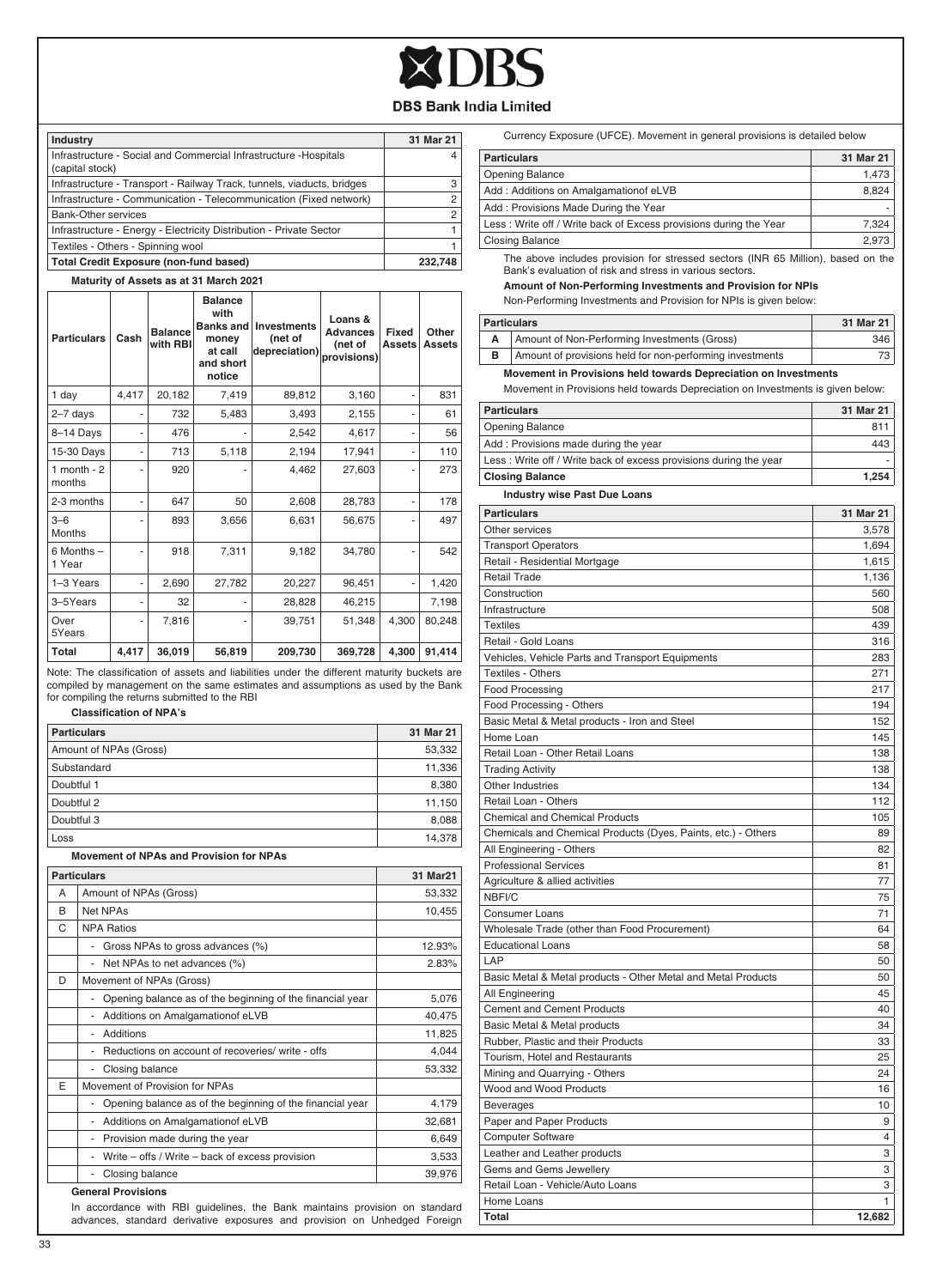

 **Ageing of Past Due Loans**

| <b>Particulars</b>             | 31 Mar 21 |
|--------------------------------|-----------|
| Overdue upto 30 Days           | 1.894     |
| Overdue between 31 and 60 Days | 7.865     |
| Overdue between 61 and 90 Days | 2.923     |
| Total                          | 12.682    |

The Bank does not have overseas operations and hence amount of NPAs and past due loans are restricted to the domestic segment.

 **Industry wise NPAs**

| <b>Particulars</b>                                                                           | Amount<br>of NPA | <b>Specific</b><br>Provision |
|----------------------------------------------------------------------------------------------|------------------|------------------------------|
| Other services                                                                               | 5,611            | 2,916                        |
| Infrastructure - Transport - Roads & Bridges                                                 | 5,400            | 5,219                        |
| Agriculture & allied activities                                                              | 4,255            | 3,455                        |
| <b>Retail Trade</b>                                                                          | 3,543            | 1,656                        |
| Basic Metal & Metal products - Iron and Steel                                                | 3,514            | 3,415                        |
| Wholesale Trade (other than Food Procurement)                                                | 3,226            | 2,479                        |
| Other Industries                                                                             | 2,289            | 1,504                        |
| Construction                                                                                 | 2,210            | 1,712                        |
| Residuary other advances                                                                     | 1,879            | 1,363                        |
| All Engineering - Others                                                                     | 1,730            | 1,155                        |
| Food Processing - Others                                                                     | 1,488            | 696                          |
| Infrastructure - Logistics Infrastructure                                                    | 1,309            | 1,239                        |
| Basic Metal & Metal products - Other Metal and Metal Products                                | 1,263            | 1,237                        |
| Infrastructure- Energy- Electricity Generation ( Private sector)                             | 1,185            | 1,185                        |
| Textiles - Cotton - Spinning Mills                                                           | 1,085            | 559                          |
| <b>Trading Activity</b>                                                                      | 990              | 861                          |
| Chemicals and Chemical Products (Dyes, Paints, etc.) - Others                                | 941              | 788                          |
| Retail - Residential Mortgage                                                                | 844              | 237                          |
| Rubber, Plastic and their Products                                                           | 822              | 484                          |
| <b>Textiles - Others</b>                                                                     | 772              | 538                          |
| Infrastructure - Social and Commercial Infrastructure-Tourism -<br><b>Terminal markets</b>   | 755              | 520                          |
| Non-banking financial institutions/companies                                                 | 721              | 714                          |
| Retail Loan - Other Retail Loans                                                             | 709              | 629                          |
| <b>Transport Operators</b>                                                                   | 680              | 360                          |
| Food processing - Sugar                                                                      | 593              | 593                          |
| Infrastructure - Energy - Electricity Transmission - Private<br>Sector                       | 489              | 489                          |
| Retail Loan - Others                                                                         | 465              | 348                          |
| Glass & Glassware                                                                            | 421              | 413                          |
| Infrastructure - Transport - Roadways                                                        | 373              | 373                          |
| Infrastructure - Others                                                                      | 373              | 372                          |
| Gems and Jewellery                                                                           | 369              | 348                          |
| Wood and Wood Products                                                                       | 324              | 185                          |
| <b>NBFI</b>                                                                                  | 291              | 288                          |
| Beverages (excluding Tea & Coffee) and Tobacco - Tobacco<br>and tobacco products             | 265              | 246                          |
| Infrastructure - Social and Commercial Infrastructure - Education<br>Institutions            | 235              | 202                          |
| Beverages (excluding Tea & Coffee) and Tobacco - Others                                      | 215              | 199                          |
| <b>Professional Services</b>                                                                 | 199              | 64                           |
| <b>Computer Software</b>                                                                     | 198              | 194                          |
| Loan Against Property                                                                        | 172              | 26                           |
| Petroleum (non-infra), Coal Products (non-mining) and Nuclear<br>Fuels                       | 124              | 124                          |
| <b>Cement and Cement Products</b>                                                            | 122              | 99                           |
| Food Processing - Edible Oils and Vanaspati                                                  | 122              | 102                          |
| Infrastructure - Social and Commercial Infrastructure-Tourism -<br>Soil-testing laboratories | 88               | 23                           |
| Personal Loans                                                                               | 69               | 63                           |
| Home Loan                                                                                    | 68               | 32                           |
|                                                                                              |                  |                              |

| <b>Particulars</b>                                                                                                                                                                  | <b>Amount</b><br>of NPA |                         | <b>Specific</b><br>Provision |
|-------------------------------------------------------------------------------------------------------------------------------------------------------------------------------------|-------------------------|-------------------------|------------------------------|
| Textiles - Silk - Spinning mills                                                                                                                                                    |                         | 60                      | 13                           |
| Infrastructure - Social and Commercial Infrastructure-Tourism<br>- Three-star or higher category classified hotels located outside<br>cities with population of more than 1 million |                         | 54                      | 30                           |
| Paper and Paper Products                                                                                                                                                            |                         | 54                      | 18                           |
| Mining and Quarrying - Others                                                                                                                                                       |                         | 50                      | 17                           |
| Chemicals and Chemical Products (Dyes, Paints, etc.) - Petro-<br>chemicals (excluding under Infrastructure)                                                                         |                         | 38                      | 22                           |
| Retail Loan - Education Loans                                                                                                                                                       |                         | 37                      | 33                           |
| Vehicles, Vehicle Parts and Transport Equipments                                                                                                                                    |                         | 34                      | 28                           |
| Tourism, Hotel and Restaurants                                                                                                                                                      |                         | 25                      | 10                           |
| <b>Consumer Loans</b>                                                                                                                                                               |                         | 21                      | 4                            |
| Infrastructure - Social and Commercial Infrastructure - Hospitals                                                                                                                   |                         | 14                      | 3                            |
| Infrastructure - Social and Commercial Infrastructure-Tourism -<br>Ropeways and Cable Cars                                                                                          |                         | 12                      | 4                            |
| <b>Particulars</b>                                                                                                                                                                  |                         | <b>Amount</b><br>of NPA | <b>Specific</b><br>Provision |
| Retail - Gold Loans                                                                                                                                                                 |                         | 11                      | 7                            |
| All Engineering - Electronics                                                                                                                                                       |                         | 11                      | 4                            |
| Infrastructure - Water and Sanitation - Solid Waste Management                                                                                                                      |                         | 11                      | 2                            |
| Textiles - Jute - Others                                                                                                                                                            |                         | 7                       | 2                            |
| Infrastructure - Communication - Telecommunication (Fixed<br>network)                                                                                                               |                         | 7                       | 3                            |
| Infrastructure - Water and Sanitation - Sewage collection,<br>treatment and disposal system                                                                                         |                         | 6                       | 2                            |
| Leather and Leather products                                                                                                                                                        |                         | 5                       | 3                            |
| Retail Loan - Consumer Durables                                                                                                                                                     |                         | 3                       | 1                            |
| Textiles - Jute - Spinning Mills                                                                                                                                                    |                         | 3                       | 1                            |
| Infrastructure - Social and Commercial Infrastructure-Tourism -<br>Sports Infrastructure                                                                                            |                         | 3                       | 1                            |
| Chemicals and Chemical Products (Dyes, Paints, etc.) - Drugs<br>and Pharmaceuticals                                                                                                 |                         | 3                       | 1                            |
| Retail Loan - Vehicle/Auto Loans                                                                                                                                                    |                         | 2                       | 1                            |
| Mining and Quarrying - Coal                                                                                                                                                         |                         | 2                       | 0                            |
| Home Loans                                                                                                                                                                          |                         | 1                       | 0                            |
| Total                                                                                                                                                                               |                         | 53,332                  | 39,976                       |
| Industry wise General Provisions *                                                                                                                                                  |                         |                         |                              |
| <b>Particulars</b>                                                                                                                                                                  |                         |                         | 31 Mar 21                    |
| Construction                                                                                                                                                                        |                         |                         | 833                          |
| Non-Banking Financial Institutions/Companies                                                                                                                                        |                         |                         | 341                          |
| <b>Other Services</b>                                                                                                                                                               |                         |                         | 205                          |
| Other Industries                                                                                                                                                                    |                         |                         | 135                          |
| Vehicles, Vehicle Parts and Transport Equipments                                                                                                                                    |                         |                         | 131                          |
| <b>Trading Activity</b>                                                                                                                                                             |                         |                         | 122                          |
| I ransport Operators                                                                                                                                                                |                         |                         | 107                          |
| Infrastructure- Energy- Electricity Generation ( Private sector)                                                                                                                    |                         |                         | 86                           |
| Banks                                                                                                                                                                               |                         |                         | 84                           |
| Wholesale Trade (other than Food Procurement)                                                                                                                                       |                         |                         | 82                           |
| <b>Financial Institutions</b>                                                                                                                                                       |                         |                         | 79                           |
| Infrastructure - Others                                                                                                                                                             |                         |                         | 69                           |
| Chemicals and Chemical Products (Dyes, Paints, etc.) - Others                                                                                                                       |                         |                         | 61                           |
| Food Processing - Others                                                                                                                                                            |                         |                         | 51                           |
| Food processing - Sugar                                                                                                                                                             |                         |                         | 48                           |
| Petroleum (non-infra), Coal Products (non-mining) and Nuclear Fuels                                                                                                                 |                         |                         | 45                           |
| Infrastructure - Electrcity (generation-transportation and distribution)                                                                                                            |                         |                         | 44                           |
| Textiles - Cotton - Spinning Mills                                                                                                                                                  |                         |                         | 42                           |
| Home Loan                                                                                                                                                                           |                         |                         | 36                           |
| All Engineering - Others                                                                                                                                                            |                         |                         | 33                           |
| Chemicals and Chemical Products (Dyes, Paints, etc.) - Drugs and<br>Pharmaceuticals                                                                                                 |                         |                         | 32                           |
| Metal and Metal Products                                                                                                                                                            |                         |                         | 32                           |
| Infrastructure - Energy - Oil/Gas/Liquefied Natural Gas (LNG)<br>storage facility                                                                                                   |                         |                         | 30                           |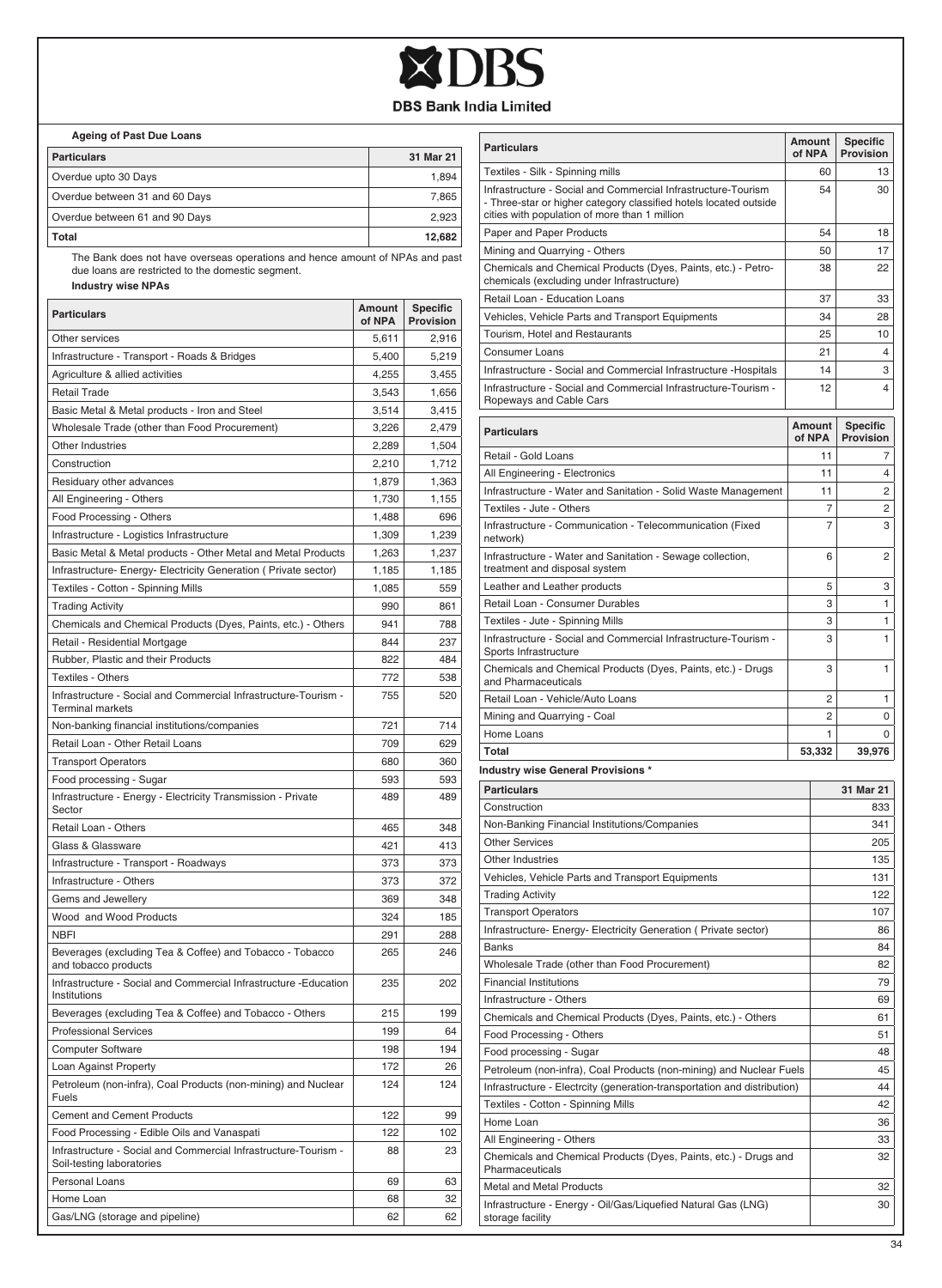| <b>Particulars</b>                                                                                                                                                                  | 31 Mar 21      |
|-------------------------------------------------------------------------------------------------------------------------------------------------------------------------------------|----------------|
| <b>Computer Software</b>                                                                                                                                                            | 29             |
| Basic Metal & Metal products - Iron and Steel                                                                                                                                       | 24             |
| Rubber, Plastic and their Products                                                                                                                                                  | 20             |
| <b>Textiles - Others</b>                                                                                                                                                            | 17             |
| All Engineering - Electronics                                                                                                                                                       | 16             |
| Paper and Paper Products                                                                                                                                                            | 15             |
| Agriculture & allied activities                                                                                                                                                     | 14             |
| Home Loan                                                                                                                                                                           | 11             |
| Infrastructure - Social and Commercial Infrastructure - Hospitals<br>(capital stock)                                                                                                | 9              |
| Gems and Jewellery                                                                                                                                                                  | 9              |
| Retail Trade                                                                                                                                                                        | 7              |
| <b>NBFI</b>                                                                                                                                                                         | 7              |
| <b>Textiles - Cotton</b>                                                                                                                                                            | 6              |
| <b>Professional Services</b>                                                                                                                                                        | 6              |
| Personal Loan                                                                                                                                                                       | 6              |
| Infrastructure - Social and Commercial Infrastructure-Tourism -<br>Ropeways and Cable Cars                                                                                          | 6              |
| Infrastructure - Social and Commercial Infrastructure-Tourism -<br>Three-star or higher category classified hotels located outside cities<br>with population of more than 1 million | 4              |
| Infrastructure - Transport - Roads & Bridges                                                                                                                                        | 4              |
| Retail Loan - Others                                                                                                                                                                | $\overline{4}$ |
| <b>Beverages</b>                                                                                                                                                                    | 4              |
| Infrastructure - Social and Commercial Infrastructure-Tourism -<br><b>Terminal markets</b>                                                                                          | 3              |
| Infrastructure - Telecommunication                                                                                                                                                  | 3              |
| Tourism, Hotel and Restaurants                                                                                                                                                      | 3              |
| Chemicals and Chemical Products (Dyes, Paints, etc.) - Fertilisers                                                                                                                  | 3              |
| Wood and Wood Products                                                                                                                                                              | 3              |
| <b>Retail Others</b>                                                                                                                                                                | 2              |
| <b>Cement and Cement Products</b>                                                                                                                                                   | 2              |
| Food Processing - Tea                                                                                                                                                               | $\overline{c}$ |
| Food processing - Coffee                                                                                                                                                            | $\overline{2}$ |
| Leather and Leather products                                                                                                                                                        | 1              |
| Glass & Glassware                                                                                                                                                                   | 1              |
| Food Processing - Edible Oils and Vanaspati                                                                                                                                         | 1              |
| Petro-chemicals                                                                                                                                                                     | 1              |
| Total<br>$\mathcal{A} = \mathcal{A} + \mathcal{A} + \mathcal{A} + \mathcal{A}$<br>the article of a                                                                                  | 2.973          |

provision for Stressed sector.

 **Movement in Industry wise Specific Provisions (net of write-backs)**

| <b>Particulars</b>                            | 31 Mar 21 |
|-----------------------------------------------|-----------|
| Other services                                | 2,218     |
| Infrastructure                                | 435       |
| Rubber, Plastic and their Products            | 413       |
| Wholesale Trade (other than Food Procurement) | 318       |
| Retail Trade                                  | 302       |
| Food Processing                               | 193       |
| Other Industries                              | 158       |
| <b>Trading Activity</b>                       | 140       |
| <b>Residuary Advances</b>                     | 112       |
| Retail - Residential Mortgage                 | 103       |
| <b>Textiles</b>                               | 92        |
| All Engineering                               | 53        |
| Food Processing - Others                      | 45        |
| Chemical & Chemical Products                  | 29        |
| Wood and Wood Products                        | 29        |
| Personal Loan                                 | 26        |
| Loan Against Property                         | 26        |
| Agriculture & allied activities               | 23        |
| <b>Professional Services</b>                  | 23        |
| NBFC/I                                        | 18        |
| Retail - Gold Loans                           | 16        |

| <b>Particulars</b>                                                                | 31 Mar 21      |
|-----------------------------------------------------------------------------------|----------------|
| <b>Transport Operators</b>                                                        | 14             |
| Paper and Paper Products                                                          | 8              |
| Tourism, Hotel and Restaurants                                                    | $\overline{7}$ |
| Home Loan                                                                         | $\overline{7}$ |
| <b>Cement and Cement Products</b>                                                 | 3              |
| <b>Beverages</b>                                                                  | $\overline{2}$ |
| Vehicles, Vehicle Parts and Transport Equipments                                  | 1              |
| Mining and Quarrying                                                              | (3)            |
| Textiles - Others                                                                 | (5)            |
| Retail Loan - Consumer Durables                                                   | (15)           |
| All Engineering - Others                                                          | (16)           |
| Glass & Glassware                                                                 | (17)           |
| Gems and Jewellery                                                                | (17)           |
| Retail Loan - Education Loans                                                     | (29)           |
| Petroleum (non-infra), Coal Products (non-mining) and Nuclear Fuels               | (46)           |
| Infrastructure - Energy - Oil/Gas/Liquefied Natural Gas (LNG) storage<br>facility | (48)           |
| <b>Basic Metal &amp; Metal Products</b>                                           | (228)          |
| Construction                                                                      | (490)          |
| Retail Loan - Other Retail Loans                                                  | (784)          |
| Total                                                                             | 3,116          |

The Bank does not have overseas operations and hence amount of NPAs and past due loans are restricted to the domestic segment.

**Industry wise write-off's**

| <b>Particulars</b>            | 31 Mar 21 |
|-------------------------------|-----------|
| Construction                  | 1,019     |
| Retail Loan - Others          | 902       |
| Personal Loan                 | 190       |
| <b>Transport Operators</b>    | 129       |
| Retail Loan - Education Loans | 81        |
| Other industries              | 55        |
| <b>Trading Activity</b>       | 47        |
| Consumer Loans                | 27        |
| Retail - Gold Loans           | 10        |
| Retail - Residential Mortgage | 9         |
| Total                         | 2.469     |

**4. Disclosures for Credit Risk: Portfolios subject to Standardised approach** *Qualitative Disclosures*

Currently based on our clientele, ratings of the following agencies have been used i.e. CARE, CRISIL, India Ratings and Research Private Ltd., ICRA, Brickwork, SME Rating Agency Pvt Ltd (SMERA), Infomerics, Standards &Poors, Moody's and Fitch for all exposures. The Bank assigns Long term credit ratings accorded by the chosen credit rating agencies for assets which have a contractual maturity of more than one year. However, in accordance with RBI guidelines, the Bank classifies all cash credit exposures as long term exposures and accordingly the long term ratings accorded by the chosen credit rating agencies are assigned. The Bank uses both issue specific and issuer ratings.For the mortgage loans portfolio, risk weight is derived as per LTV ratio. RBI guidelines are followed for risk rating of other portfolios.

#### *Quantitative Disclosures*

Categorization of Credit Exposures (Fund and Non Fund based) \*classified on the basis of Risk Weightage is provided below:

| <b>Particulars</b>  | 31 Mar 21 |
|---------------------|-----------|
| < 100 % Risk Weight | 476.355   |
| 100 % Risk Weight   | 212.297   |
| > 100 % Risk Weight | 49.128    |
| Total               | 737.780   |

\* Credit Exposures are reported net of NPA provisions and provision for diminution in fair value of restructured advances classified as Standard.

#### **5. Disclosures for Credit Risk Mitigation on Standardised approach**

#### *Qualitative Disclosures*

This is detailed in our policy on Credit Risk Mitigation techniques and Collateral Management.

#### *Quantitative Disclosures*

The Bank uses various collateral, both financial and non-financial guarantees and credit insurance as credit risk mitigants. However, capital benefit can be taken only on eligible financial collaterals including bank deposits, NSC/KVP/Life Insurance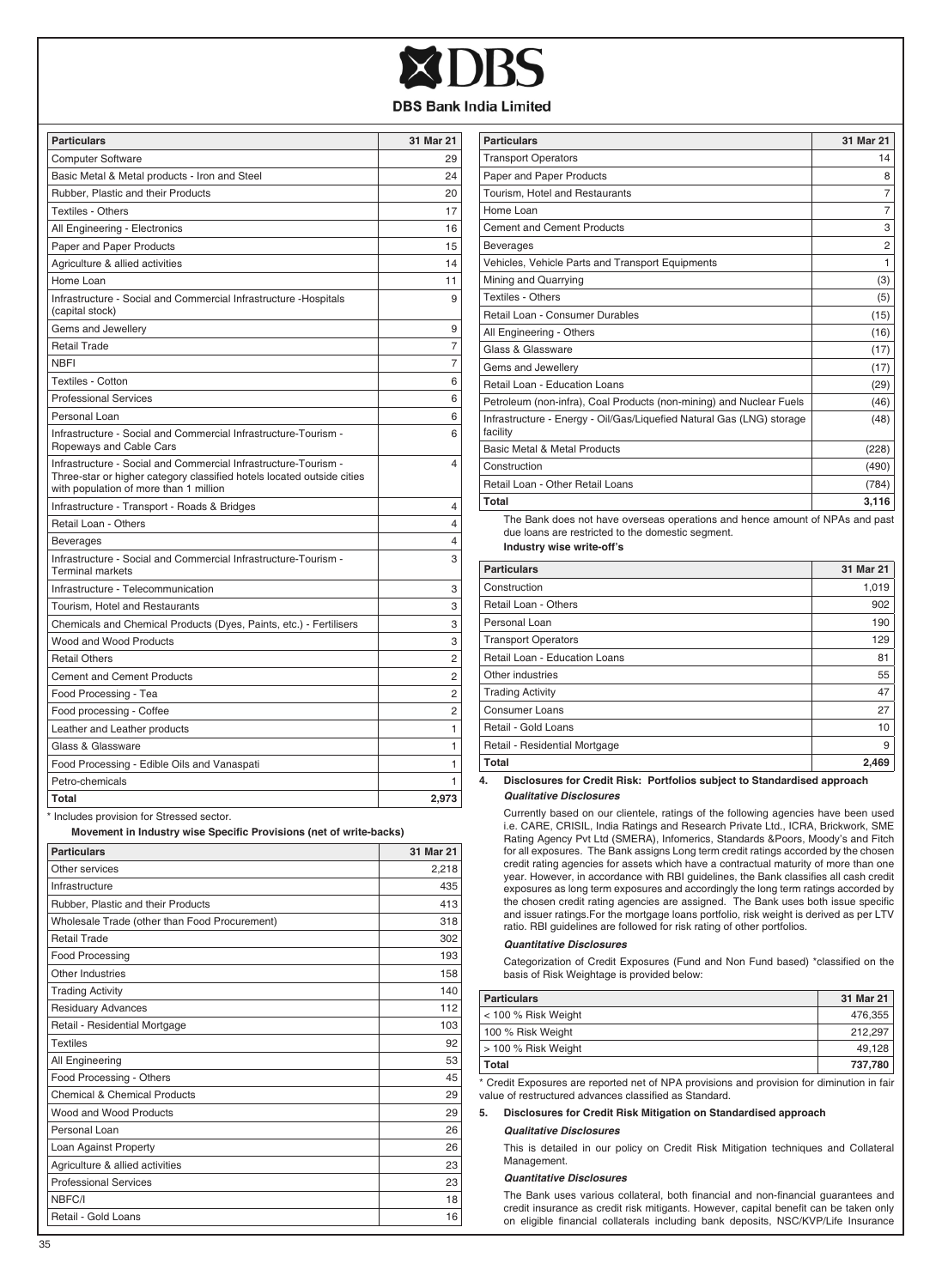

Policy, gold etc. subject to Pillar I eligibility criteria. Currently, eligible financial collateral in the form of fixed deposits under lien, amount accepted under Parallel Deposit and guarantees issued by eligible guarantor as specified in RBI guidelines have been used as credit risk mitigants. In the case of fixed deposits under lien, the Bank reduces its credit exposure to counterparty by the value of the fixed deposits.

The details of exposures (after application of haircut) wherein the bank has used credit risk mitigants (CRM) are as under:

| Product                 | <b>Amount of CRM</b> |
|-------------------------|----------------------|
| Fund based exposure     | 47.203               |
| Non Fund based exposure | 5.693                |
| Total                   | 52.896               |

#### **6. Disclosure on Securitisation for Standardised approach**

The Bank has not undertaken any securitisation and hence this disclosure is not applicable.

## **7. Disclosure on Market Risk in Trading book**

#### *Qualitative disclosures*

Market Risk arises from changes in value from changes in interest rates yields, foreign exchange rates, equity prices, commodity prices, credit spreads and the impact of changes in the correlations and volatilities of these risk factors. The Bank's market risk appetite is determined by the Board of Directors through the Board Risk Management Committee, with detailed limit frameworks recommended by the appropriate risk committees. The Market & Liquidity Risk Committee and the Risk Executive Committee, oversees the market risk management infrastructure, sets market risk control limits and provides enterprise-wide oversight of all market risks and their management.

The Bank's market risk framework identifies the types of the market risk to be covered, the risk metrics and methodologies to be used to capture such risk and the standards governing the management of market risk within the Bank including the limit setting and independent model validation, monitoring and valuation.

Market risk from investments and off-balance sheet items made by eLVB is managed centrally at DBIL. The same market risk management framework of DBIL is applicable for the consolidated positions of eLVB and DBIL.

The principal market risk appetite measure is Expected Shortfall. The Expected Shortfall is supplemented by risk control measures, such as sensitivities to risk factors, including their volatilities, as well as P&L loss triggers (Management Action Triggers) for management action.

Expected Shortfall estimates the potential loss on the current portfolio assuming a specified time horizon and level of confidence. The Expected Shortfall methodology uses a historical simulation approach to forecast the market risk. Expected Shortfall risk factor scenarios are aligned to parameters and market data used for valuation. The Expected Shortfall is calculated for the Combined T&M Book, the T&M trading, the T&M banking and the Central Operations book.

The Bank computes the Trading and Banking Expected Shortfall daily, while the Central Operations Expected Shortfall is computed on a weekly basis. The trading Expected Shortfall forecasts are back tested against the profit and loss of the trading book to monitor its predictive power.

To complement the Expected Shortfall framework, regular stress testing is carried out to monitor the Bank's vulnerability to shocks. Also, monthly and annual P/L stop loss limits are monitored daily for the Trading book.

The risk control measures such as Interest rate PV01 (IRPV01), FX Delta & FX Vega measure the interest rate and FX rate risk to the current portfolio. The IR PV01 measures the change in the Net present value (NPV) due to an increase of 1 basis point in interest rates. The FX delta measures the change in the NPV due to an increase of 1 unit in FX rates, while the FX Vega measures the change in the NPV due to an increase of 1 unit in FX volatilities. The currency wise IRPV01 and FX Delta is calculated dailyfor T&M trading, T&M banking and Central Operations book, while the FX Vega is calculated daily for the T&M trading book.

The other risk control measures such as Credit spread PV01 (CSPV01) and Jump to Zero (JTZ) measures the change in the NPV due to an increase of 1 basis point in credit spreads and the expected loss due to immediate default respectively. The CSPV01 and JTZ are calculated daily for T&M trading book.

#### *Quantitative Disclosures*

#### *Capital Requirement for Market Risk \**

| <b>Particulars</b>                     | 31 Mar 21 |
|----------------------------------------|-----------|
| Interest rate risk                     | 6.283     |
| Foreign exchange risk (including gold) | 540       |
| Equity position risk                   | 303       |

\* Capital required for Market Risk is calculated at 8% of Risk Weighted Assets.

#### **8. Operational Risk**

#### *Qualitative Disclosures*

 **Strategy and Process** 

DBIL (DBS Bank India Limited Operational Risk Management (ORM) policy:

- Defines operational risk and the scope of its application;
- Establishes the dimensions of operational risk;

– Provides a consistent country wide approach for managing operational risk in a structured, systematic and consistent manner.

Operational risk arises from inadequate or failed internal processes, people, systems or from external events. It includes legal risk but excludes strategic or reputation risk.

DBIL adopts a zero-tolerance mindset for operational risk that can endanger the franchise.

DBIL adopts the following risk management approach to manage operational risk:



The operational risk management (ORM) approach adopted by DBIL comprises several elements as follows:

|                                             | <b>Risk Appetite/ Culture &amp; Awareness</b>               |                                                  |                        |  |
|---------------------------------------------|-------------------------------------------------------------|--------------------------------------------------|------------------------|--|
| <b>FOUNDATION</b>                           | Governance                                                  |                                                  |                        |  |
|                                             | <b>Operational Risk Policies &amp; Standards / Taxonomy</b> |                                                  |                        |  |
|                                             | <b>Risk &amp; Control Self-Assessment</b>                   |                                                  |                        |  |
| <b>RISK TOOLS</b>                           | <b>Operational Risk Event Management &amp;</b><br>Reporting | Tracking<br>management<br>Action Trackin<br>ssue | Profiling<br>Reporting |  |
|                                             | <b>Key Operational Risk Indicators</b>                      |                                                  | Risk                   |  |
|                                             | <b>Scenario Assessment</b>                                  |                                                  | œ                      |  |
|                                             | <b>Internal Controls</b>                                    |                                                  |                        |  |
| <b>RISK MITIGATION</b><br><b>PROGRAMMES</b> | <b>Business Continuity Management</b>                       |                                                  |                        |  |
|                                             | <b>Group Insurance Programme</b>                            |                                                  |                        |  |
| <b>RISK QUANTIFCATION</b>                   | <b>Loss Provisioning &amp; Capital Allocation</b>           |                                                  |                        |  |
| <b>SYSTEM</b>                               | <b>Operational Risk Management System</b>                   |                                                  |                        |  |

The policy comprises of risk governance, risk policies, risk mitigation programmes, risk and control self-assessments, risk event management and reporting, and key risk indicators. The ORM policy includes inter-alia:

- a) ORM Governance key responsibilities (Board, Senior Management, Location Business level, unit operational risk managers control functions, Risk Management Group – Operational Risks and Internal Audit.
- b) ORM guiding principles
- c) Core Operational Risk Standards (CORS)
- d) Controls and mitigations:
	- Internal controls
		- Group Insurance Programme; and
	- Business Continuity Management
- e) Risk Tools and Mechanisms comprising:
	- Risk & Control Self-Assessment (RCSA)
	- Operational Risk Event Management & Reporting (OREM&R)
	- Key Risk Indicators (KRI)
	- Scenario Assessment (SA)
	- Internal Controls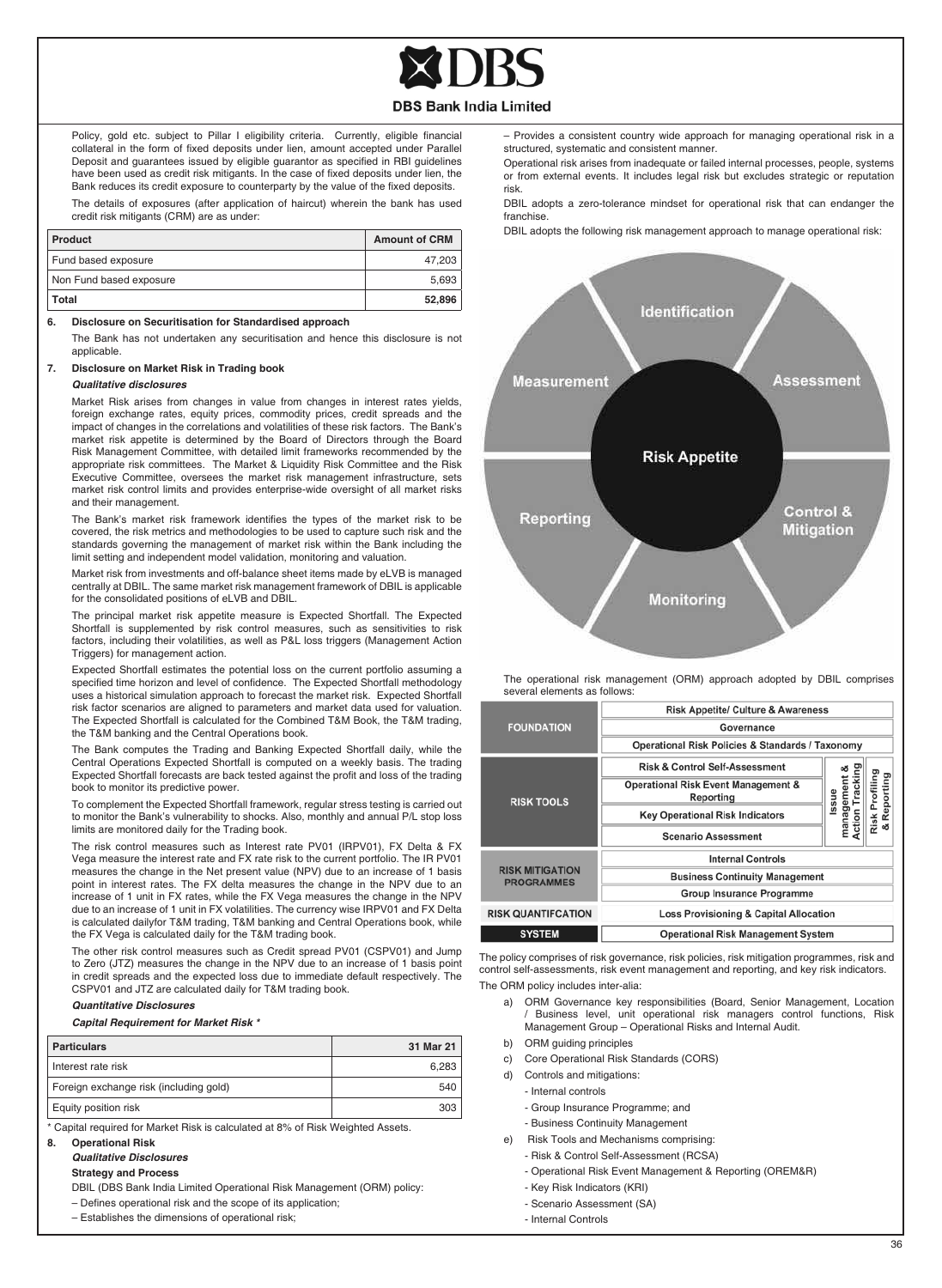- **DBS Bank India Limited**
- Issue Management & Action Tracking
- Risk profiling and reporting
- f) Risk Quantification & Disclosure
- Loss Provisioning / Capital Allocation

#### **Structure and Organisation**

The Bank has in place an India Operational Risk Committee (IORC) which meets on a monthly basis to discuss Operational Risk issues / related matters. The committee is chaired by the Chief Risk Officer (CRO) and is administered by the Head - Operational Risk, India. The committee reports to the Risk Exco. This ensures appropriate management and oversight of the prevailing operational risks in the Bank.

The IORC comprises of Chief Risk Officer, Country Head, Chief Operating Officer Head of Operational Risk and the Heads of Consumer Banking Group, Global Transaction Services, Treasury & Markets, Institutional Banking – Chief Operating Officer, Finance, Legal & Compliance, Priority Sector Lending, Chief Information Security Officer, Head T&O Risk Management, Internal Audit (permanent standing invitee) and other invited members as defined in the Terms of Reference (TOR)

From March 2021 onwards, A monthly Operational Risk Management Committee (ORMC) meeting is held for eLVB and key items from this meeting are tabled to IORC for discussion. Operational Risk framework for eLVB is being integrated with DBIL's framework.

As part of the Bank's ORM structure, an independent Operational Risk function is in place led by the local Head of Operational Risk, who reports to the CRO, India and functionally to the Group Head of Operational Risk at the Head Office in Singapore.

Coverage includes identifying, assessing, controlling / mitigating risk, monitoring, reporting and measuring risk and also ensuring compliance with DBS Group standards and meeting local (RBI) and MAS regulatory requirements relating to Operational Risk.

DBIL adopts the three lines of defence model for the management of operational risk. In addition to the independent second line of defence by Risk Management Group - Operational Risk, Unit Operational Risk Managers (UORM) are appointed within the first line of defence for all Business Units (BU) and Support Units (SU) to support and implement the risk management policy / standards & processes and to ensure maintenance of adequate controls on an ongoing basis. Periodic training / orientations / discussions are held to keep UORM updated with key developments. As the third line of defence, Audit provides independent assurance.

#### **Risk Mitigation Programs**

#### *Internal Controls*

The day-to-day management of Operational Risk within the Bank is through maintenance of a comprehensive system of internal controls. An effective internal control system is a combination of a strong control environment and appropriate internal control procedures. These internal controls comprise of preventive, detective, directive and corrective controls.

#### *Group Insurance Programme (GIP)*

GIP helps to mitigate operational risk losses from significant risk events.

The key objective of GIP is to reduce low frequency high impact financial losses via transfer of loss to external funding sources (insurers). In line with DBIL ORM philosophy, high frequency low impact operational losses are managed through establishment of strong internal controls.

*Business Continuity Management (BCM)* is a key Operational Risk programme of DBIL to minimize the impact of a business disruption, irrespective of cause, and to provide an acceptable level of business until normal business operations are resumed.

BU/SUs are to comply with the BCM Policies and Standards established by Group Business Continuity Management (GBCM).

- BCM includes the following:
- Establishment of ownership, roles and responsibilities
- Risk analysis
- Business impact analysis
- Recovery strategies
- Familiarisation of emergency response and crisis management plans
- Regular review and maintenance
- Regular, complete and meaningful testing

#### *Risk Reporting and Measurement*

Operational Risk related MIS is reported through the central ORM system (GRC – Governance, Risk and Control), as follows:

– Incident Management (INC) Module in GRC - for reporting of Risk Events (including near miss and timing error, etc.)

– Issue and Action Management (I&A) Module in GRC - for tracking of issues and actions emanating from Risk Events, Audit Issues, Regulatory Issues and other risk related issues

– Key Indicator (KI) Module in GRC - for reporting and monitoring of Key Risk Indicators (KRI)

– Risk and Control Self-Assessment (RCSA) Module in GRC- to facilitate and record the assessment of the Risk and Control Self-Assessment process. RCSA review and assessment is performed as per risk-based frequency approach.

The Operational Risk Profile including relevant MIS relating to the above is placed at the monthly India Operational Risk Committee (IORC).

#### **Approach for operational risk capital assessment**

– The Bank currently adopts the Basic Indicator Approach to calculate capital requirements for operational risk.

#### **9. Interest rate risk in the banking book (IRRBB)** *Qualitative Disclosures*

The Asset and Liability Committee ("ALCO") oversees the structural interest rate risk and funding liquidity risk in the Bank. The Market & Liquidity Risk Committee (MLRC) ensures that the exposures are within prudent levels. Structural interest rate risk arises from mismatches in the interest rate profile of customer loans and deposits. This interest rate risk has several aspects: basis risk arising from different interest rate benchmarks, interest rate re-pricing risk, yield curve risks and embedded optionality. To monitor the structural interest rate risk, the tools used by DBIL include re-pricing gap reports based on traditional as well as duration gap approach, sensitivity analysis and income simulations under various scenarios.

Liquidity risk for the erstwhile eLVB is managed centrally at DBIL. The same liquidity risk management framework of DBIL is applicable for the consolidated positions of eLVB and DBIL

#### *Quantitative Disclosures*

The Bank uses the Duration Gap approach to measure the impact of Market Value of Equity (MVE) for upward and downward rate shocks. This measures the potential change in MVE of the Bank for a 200 bps change in interest rates. The change in MVE due to a 200 bps change in interest rates are (for banking and trading book):-

| Change in MVE due to a 200 bps change in interest rates | <b>INR Million</b> |
|---------------------------------------------------------|--------------------|
| 31st March, 2021                                        | 10.522             |

The impact on Earnings is computed as per the definition laid down in the ALM Policy of the Bank. Per the policy, Earnings-at-Risk (EaR) measures the interest rate risk from the earnings perspective. It is computed as an impact (over a 1-year horizon) of a 1% parallel shift in the yield curve on the Bank's earning. This is computed using the net IRS gaps for each bucket up to 1 year. The aggregate of these approximates the net interest income impact of a 1% parallel shift (increase in interest rates) in the yield curve over a 1 year horizon and acts as a useful tool in the hands of the MLRC to monitor and assess the impact of Interest rate risk exposure of the Bank on its NII. EaR is computed for the banking book.

## **EaR on the INR book (banking) INR Million** 31st March, 2021 510 **10. General Disclosure for Exposures Related to Counterparty Credit Risk**

## **Qualitative Disclosure**

#### *USE OF ECONOMIC CAPITAL (EC) FOR CONCENTRATION RISK MANAGEMENT*

While the Bank firmly complies with regulatory capital requirements at all times, we recognize the need to have more robust methodologies to measure capital usage. Currently, Economic Capital (EC) model is not used in DBS India, but the Bank has adopted other qualitative and quantitative measures to address credit concentration risk. In addition to the regulatory limits, there are internally developed risk limits on the amount of exposure, as a percentage of the total exposure, that can be taken on any single industry, to avoid any sector concentration. Additionally, the Bank has developed maximum exposure limit norms which stipulates the amount of exposure that may be taken on a borrower considering its turnover and credit risk rating. In order to address the geographic concentration risk, the bank has implemented a policy on the maximum amount of advance, as a percentage of the total advances, which can be booked in some of the larger branches. The quantitative measurement of concentration risk, both for name and sector concentration and allocation of additional capital is one of the components of our ICAAP.

### *CREDIT RISK MITIGANTS*

#### *Collateral*

Where possible, the Bank takes collateral as a secondary recourse to the borrower. Collateral includes cash, marketable securities, properties, gold, trade receivables, inventory and equipment and other physical and financial collateral. The Bank may also take fixed and floating charges on the assets of borrowers. It has put in place policies to determine the eligibility of collateral for credit risk mitigation, which include requiring specific collaterals to meet minimum operational requirements in order to be considered as effective risk mitigants.

When a collateral arrangement is in place for financial market counterparties covered under market standard documentation (such as Master Repurchase Agreements and International Swaps and Derivatives Association (ISDA) agreements), collateral received is marked to market on a frequency mutually agreed with the counterparties.

#### *Other Risk Mitigants*

The Bank manages its credit exposure from derivatives, repo and other repo-style transactions by entering into netting and collateral arrangements with counterparties where it is appropriate and feasible to do so. The credit risk associated with outstanding contracts with positive mark to market is reduced by master netting arrangements to the extent that if an event of default occurs, all amounts with a single counterparty in a netting-eligible jurisdiction are settled on a net basis.

The Bank may also enter into agreements which govern the posting of collateral with derivative counterparties for credit risk mitigation (e.g. Credit Support Annexes under ISDA master agreements). These are governed by internal guidelines with respect to the eligibility of collateral types and the frequency of collateral calls.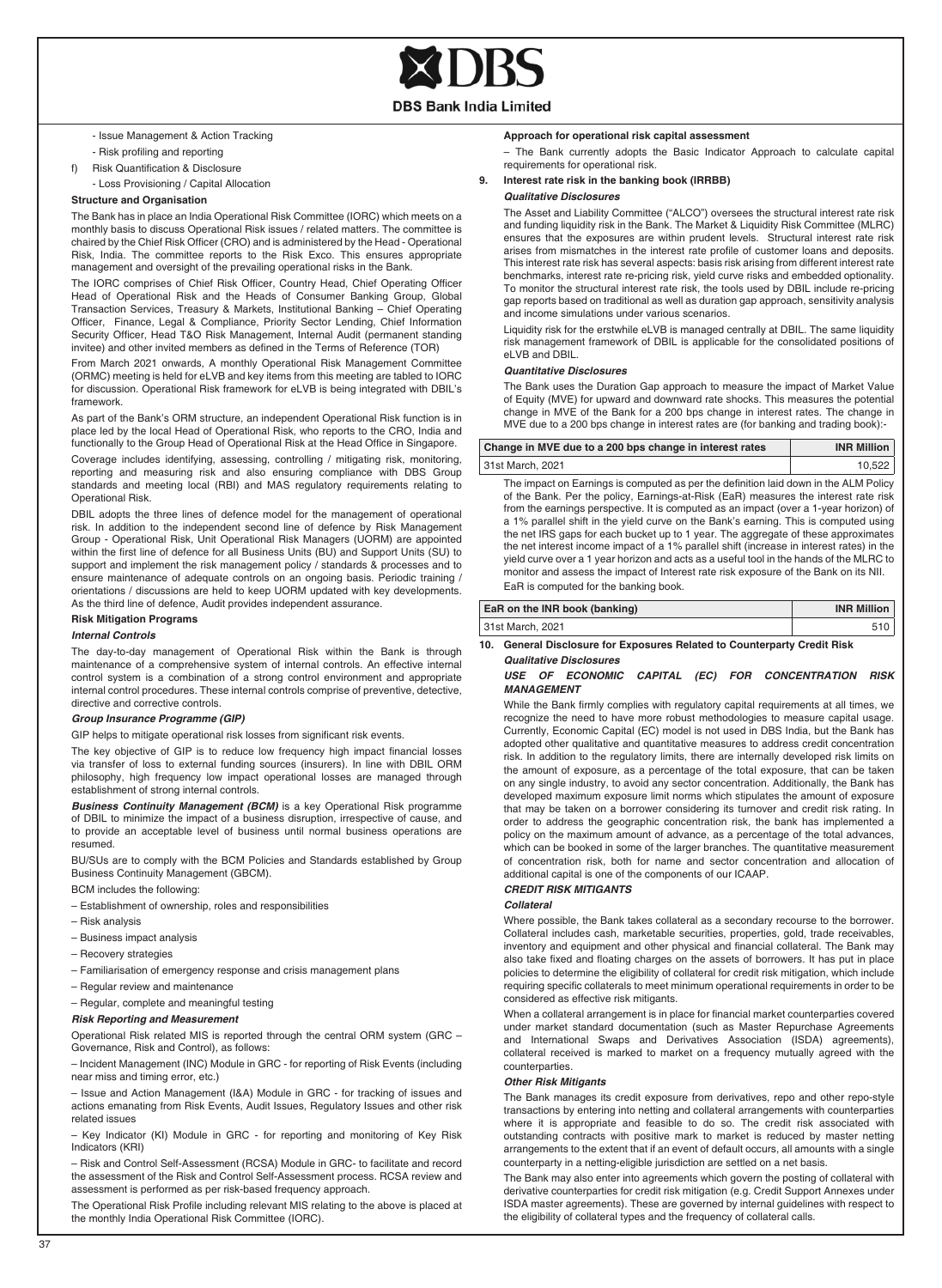

 $\Box$ 

In addition, the Bank also uses guarantees as credit risk mitigants. While the Bank may accept guarantees from any counterparty, it sets internal thresholds for considering guarantors to be eligible for credit risk mitigation.

#### *COUNTER PARTY RISK MANAGEMENT*

Counterparty risk that may arise from traded products and securities is measured on a loan equivalent basis and included under the Bank's overall credit limits to counterparties. Issuer Default Risk that may arise from traded products and securities are generally measured based on jump-to-default computations.

The Bank actively monitors and manages its exposure to counterparties in overthe-counter (OTC) derivative trades to protect its balance sheet in the event of counterparty default. Counterparty risk exposures which may be materially and adversely affected by market risk events are identified, reviewed and acted upon by management and highlighted to the appropriate risk committees. In addition, the Bank's risk measurement methodology takes into account the higher risks associated with transactions that exhibit a strong relationship between the creditworthiness of a counterparty and the expected future replacement value of a relevant transaction (so called wrong-way risk) as identified during the trade booking process. The current exposure method is used for calculating the Bank's net credit exposure and regulatory capital for counterparty exposures, using the mark-to-market exposures with an appropriate add-on factor for potential future exposures.

#### *Quantitative Disclosures*

| <b>Particulars</b>          | <b>Notionals</b> | <b>Credit Exposures</b> |  |  |
|-----------------------------|------------------|-------------------------|--|--|
| - Currency Derivatives      | 1.994.459        | 89.225                  |  |  |
| - Interest Rate Derivatives | 3.968.620        | 51.916                  |  |  |
|                             |                  |                         |  |  |

**11. Composition of Capital**

|                                                                        | (Rs. in million)                                                                                                                                                                                                                                                                |        |       |  |
|------------------------------------------------------------------------|---------------------------------------------------------------------------------------------------------------------------------------------------------------------------------------------------------------------------------------------------------------------------------|--------|-------|--|
| Basel III common disclosure template<br>to be used from March 31, 2021 |                                                                                                                                                                                                                                                                                 |        |       |  |
|                                                                        | Common Equity Tier 1 capital : instruments and reserves                                                                                                                                                                                                                         |        |       |  |
| 1                                                                      | Directly issued qualifying common share capital plus<br>related stock surplus (share premium)                                                                                                                                                                                   | 66,791 | A     |  |
| 2                                                                      | Retained earnings                                                                                                                                                                                                                                                               | 13,485 | G     |  |
| 3                                                                      | Accumulated other comprehensive income (and other<br>reserves)                                                                                                                                                                                                                  | 5,462  | $B+C$ |  |
| 4                                                                      | Directly issued capital subject to phase out from CET1<br>(only applicable to non-joint stock companies)                                                                                                                                                                        |        |       |  |
| 5                                                                      | Common share capital issued by subsidiaries and held<br>by third parties (amount allowed in group CET1)                                                                                                                                                                         |        |       |  |
| 6                                                                      | Common Equity Tier 1 capital before regulatory<br>adjustments                                                                                                                                                                                                                   | 85,708 |       |  |
|                                                                        | Common Equity Tier 1 capital : regulatory adjustments                                                                                                                                                                                                                           |        |       |  |
| 7                                                                      | Prudential valuation adjustments                                                                                                                                                                                                                                                | 206    |       |  |
| 8                                                                      | Goodwill (net of related tax liability)                                                                                                                                                                                                                                         | 6,733  |       |  |
| 9                                                                      | Intangibles other than mortgage-servicing rights (net of<br>related tax liability)                                                                                                                                                                                              | 490    |       |  |
| 10                                                                     | Deferred tax assets                                                                                                                                                                                                                                                             | 3,499  | F     |  |
| 11                                                                     | Cash-flow hedge reserve                                                                                                                                                                                                                                                         |        |       |  |
| 12                                                                     | Shortfall of provisions to expected losses                                                                                                                                                                                                                                      |        |       |  |
| 13                                                                     | Securitisation gain on sale                                                                                                                                                                                                                                                     | ÷      |       |  |
| 14                                                                     | Gains and losses due to changes in own credit risk on<br>fair valued liabilities                                                                                                                                                                                                |        |       |  |
| 15                                                                     | Defined-benefit pension fund net assets                                                                                                                                                                                                                                         | ÷,     |       |  |
| 16                                                                     | Investments in own shares (if not already netted off<br>paid-up capital on reported balance sheet)                                                                                                                                                                              |        |       |  |
| 17                                                                     | Reciprocal cross-holdings in common equity                                                                                                                                                                                                                                      | ٠      |       |  |
| 18                                                                     | Investments in the capital of banking, financial and<br>insurance entities that are outside the scope of<br>regulatory consolidation, net of eligible short positions,<br>where the bank does not own more than 10% of the<br>issued share capital (amount above 10% threshold) |        |       |  |
|                                                                        | Common Equity Tier 1 capital : regulatory adjustments                                                                                                                                                                                                                           |        |       |  |
| 19                                                                     | Significant investments in the common stock of banking,<br>financial and insurance entities that are outside the<br>scope of regulatory consolidation, net of eligible short<br>positions (amount above 10% threshold)                                                          |        |       |  |
| 20                                                                     | Mortgage servicing rights (amount above 10%<br>threshold)                                                                                                                                                                                                                       |        |       |  |
| 21                                                                     | Deferred tax assets arising from temporary differences<br>(amount above 10% threshold, net of related tax liability)                                                                                                                                                            | 4,266  | н     |  |
| 22                                                                     | Amount exceeding the 15% threshold                                                                                                                                                                                                                                              |        |       |  |
| 23                                                                     | of which: significant investments in the common stock of<br>financial entities                                                                                                                                                                                                  |        |       |  |

|    | (Rs. in million)                                                                                                                                                                                                                                                                                        |               |               |  |
|----|---------------------------------------------------------------------------------------------------------------------------------------------------------------------------------------------------------------------------------------------------------------------------------------------------------|---------------|---------------|--|
|    | Basel III common disclosure template<br>to be used from March 31, 2021                                                                                                                                                                                                                                  |               | <b>Ref No</b> |  |
| 24 | of which : mortgage servicing rights                                                                                                                                                                                                                                                                    |               |               |  |
| 25 | of which: deferred tax assets arising from temporary<br>differences                                                                                                                                                                                                                                     |               |               |  |
| 26 | National specific regulatory adjustments<br>(26a+26b+26c+26d)                                                                                                                                                                                                                                           |               |               |  |
|    | a.of which: Investments in the equity capital of<br>unconsolidated insurance subsidiaries                                                                                                                                                                                                               | ٠             |               |  |
|    | b.of which: Investments in the equity capital of<br>unconsolidated non-financial subsidiaries                                                                                                                                                                                                           |               |               |  |
|    | c.ofwhich: Shortfall in the equity capital of majority<br>owned financial entities which have not been<br>consolidated with the bank                                                                                                                                                                    |               |               |  |
|    | d.ofwhich : Unamortised pension funds expenditures                                                                                                                                                                                                                                                      | ٠             |               |  |
| 27 | Regulatory adjustments applied to Common Equity Tier<br>1 due to insufficient Additional Tier 1 and Tier 2 to cover<br>deductions                                                                                                                                                                       |               |               |  |
| 28 | Total regulatory adjustments to Common equity<br>Tier 1                                                                                                                                                                                                                                                 | 15,194        |               |  |
| 29 | Common Equity Tier 1 capital (CET1)                                                                                                                                                                                                                                                                     | 70,514        |               |  |
|    | <b>Additional Tier 1 capital : instruments</b>                                                                                                                                                                                                                                                          |               |               |  |
| 30 | Directly issued qualifying Additional Tier 1 instruments<br>plus related stock surplus (share premium) (31+32)                                                                                                                                                                                          | ٠             |               |  |
| 31 | of which: classified as equity under applicable<br>accounting standards (Perpetual Non-Cumulative<br>Preference Shares)                                                                                                                                                                                 |               |               |  |
| 32 | of which: classified as liabilities under applicable<br>accounting standards (Perpetual debt Instruments)                                                                                                                                                                                               |               |               |  |
| 33 | Directly issued capital instruments subject to phase out<br>from Additional Tier 1                                                                                                                                                                                                                      | ٠             |               |  |
| 34 | Additional Tier 1 instruments (and CET1 instruments not<br>included in row 5) issued by subsidiaries and held by<br>third parties (amount allowed in group AT1)                                                                                                                                         |               |               |  |
| 35 | of which : instruments issued by subsidiaries subject to<br>phase out                                                                                                                                                                                                                                   |               |               |  |
| 36 | Additional Tier 1 capital before regulatory<br>adjustments                                                                                                                                                                                                                                              | ٠             |               |  |
|    | Additional Tier 1 capital : regulatory adjustments                                                                                                                                                                                                                                                      |               |               |  |
| 37 | Investments in own Additional Tier 1 instruments                                                                                                                                                                                                                                                        |               |               |  |
| 38 | Reciprocal cross-holdings in Additional Tier 1<br>instruments                                                                                                                                                                                                                                           |               |               |  |
| 39 | Investments in the capital of banking, financial and<br>insurance entities that are outside the scope of<br>regulatory consolidation, net of eligible short positions,<br>where the bank does not own more than 10% of the<br>issued common share capital of the entity (amount<br>above 10% threshold) |               |               |  |
| 40 | Significant investments in the capital of banking,<br>financial and insurance entities that are outside the<br>scope of regulatory consolidation (net of eligible short<br>positions)                                                                                                                   |               |               |  |
| 41 | National specific regulatory adjustments (41a+41b)                                                                                                                                                                                                                                                      |               |               |  |
|    | a. of which: Investments in the Additional Tier 1 capital<br>of unconsolidated insurance subsidiaries                                                                                                                                                                                                   |               |               |  |
|    | b. of which: Shortfall in the Additional Tier 1 capital of<br>majority owned financial entities which have not been<br>consolidated with the bank                                                                                                                                                       | ٠             |               |  |
|    | Regulatory Adjustments Applied to Additional Tier 1 in<br>respect of Amounts Subject to Pre-Basel III Treatment                                                                                                                                                                                         | ÷             |               |  |
|    | of which:                                                                                                                                                                                                                                                                                               | -             |               |  |
|    | of which:                                                                                                                                                                                                                                                                                               | $\frac{1}{2}$ |               |  |
|    | of which:                                                                                                                                                                                                                                                                                               |               |               |  |
| 42 | Regulatory adjustments applied to Additional Tier 1 due<br>to insufficient Tier 2 to cover deductions                                                                                                                                                                                                   |               |               |  |
| 43 | Total regulatory adjustments to Additional Tier 1<br>capital                                                                                                                                                                                                                                            | ٠             |               |  |
| 44 | <b>Additional Tier 1 capital (AT1)</b>                                                                                                                                                                                                                                                                  |               |               |  |
|    | a. Additional Tier 1 capital reckoned for capital<br>adequacy                                                                                                                                                                                                                                           |               |               |  |
| 45 | Tier 1 capital (T1 = CET1 + Admissible AT1) (29 +<br>44a)                                                                                                                                                                                                                                               | 70,514        |               |  |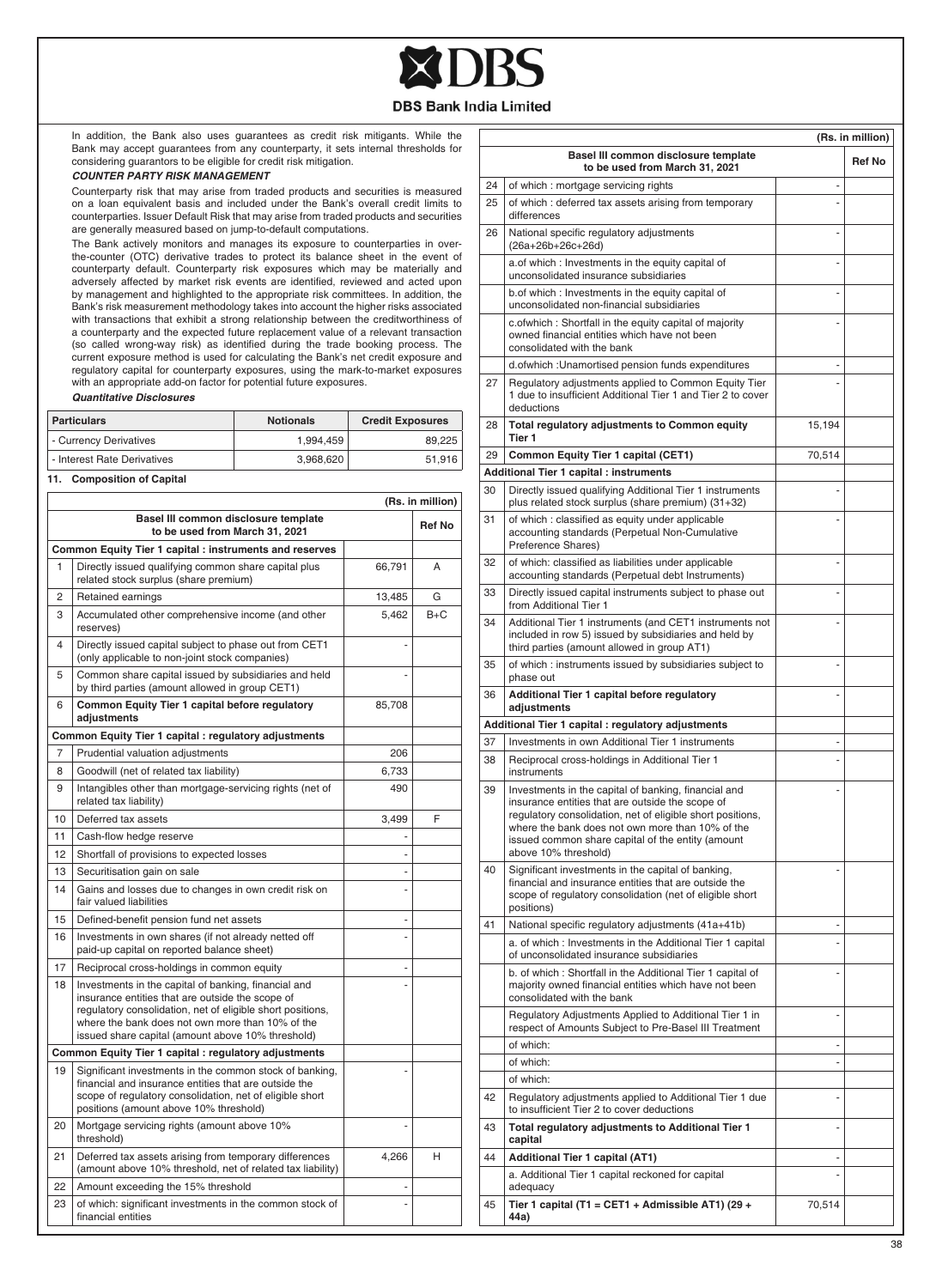

|    | Basel III common disclosure template                                                                                                                                                                                                                                                                        |                          | (Rs. in million) |
|----|-------------------------------------------------------------------------------------------------------------------------------------------------------------------------------------------------------------------------------------------------------------------------------------------------------------|--------------------------|------------------|
|    | to be used from March 31, 2021                                                                                                                                                                                                                                                                              |                          | <b>Ref No</b>    |
|    | Tier 2 capital: instruments and provisions                                                                                                                                                                                                                                                                  |                          |                  |
| 46 | Directly issued qualifying Tier 2 instruments plus related<br>stock surplus                                                                                                                                                                                                                                 |                          |                  |
| 47 | Directly issued capital instruments subject to phase out<br>from Tier 2                                                                                                                                                                                                                                     | 10,967                   | ı                |
| 48 | Tier 2 instruments (and CET1 and AT1 instruments not<br>included in rows 5 or 34) issued by subsidiaries and held<br>by third parties (amount allowed in group Tier 2)                                                                                                                                      |                          |                  |
| 49 | of which: instruments issued by subsidiaries subject to<br>phase out                                                                                                                                                                                                                                        |                          |                  |
| 50 | Provisions                                                                                                                                                                                                                                                                                                  | 4,976                    | $D+E+J$          |
| 51 | Tier 2 capital before regulatory adjustments                                                                                                                                                                                                                                                                | 15,943                   |                  |
|    | Tier 2 capital : regulatory adjustments                                                                                                                                                                                                                                                                     |                          |                  |
| 52 | Investments in own Tier 2 instruments                                                                                                                                                                                                                                                                       | $\overline{\phantom{m}}$ |                  |
| 53 | Reciprocal cross-holdings in Tier 2 instruments                                                                                                                                                                                                                                                             | ÷,                       |                  |
| 54 | Investments in the capital of banking, financial and<br>insurance entities that are outside the scope of<br>regulatory consolidation, net of eligible short positions,<br>where the bank does not own more than 10% of the<br>issued common share capital of the entity (amount<br>above the 10% threshold) |                          |                  |
| 55 | Significant investments in the capital banking, financial<br>and insurance entities that are outside the scope of<br>regulatory consolidation (net of eligible short positions)                                                                                                                             |                          |                  |
| 56 | National specific regulatory adjustments (56a+56b)                                                                                                                                                                                                                                                          | $\overline{a}$           |                  |
|    | a. of which: Investments in the Tier 2 capital of<br>unconsolidated insurance subsidiaries                                                                                                                                                                                                                  | ÷                        |                  |
|    | b. of which: Shortfall in the Tier 2 capital of majority<br>owned financial entities which have not been<br>consolidated with the bank                                                                                                                                                                      |                          |                  |
|    | Regulatory Adjustments Applied to Tier 2 in respect of<br>Amounts Subject to Pre-Basel III Treatment                                                                                                                                                                                                        | ٠                        |                  |
|    | of which: [INSERT TYPE OF ADJUSTMENT e.g.<br>existing adjustments which are deducted from Tier 2<br>at 50%]                                                                                                                                                                                                 |                          |                  |
|    | of which: [INSERT TYPE OF ADJUSTMENT]                                                                                                                                                                                                                                                                       |                          |                  |
| 57 | Total regulatory adjustments to Tier 2 capital                                                                                                                                                                                                                                                              |                          |                  |
| 58 | Tier 2 capital (T2)                                                                                                                                                                                                                                                                                         | 15,943                   |                  |
|    | a. Tier 2 capital reckoned for capital adequacy                                                                                                                                                                                                                                                             | 15,943                   |                  |
|    | b. Excess Additional Tier 1 capital reckoned as Tier 2<br>capital                                                                                                                                                                                                                                           |                          |                  |
|    | c. Total Tier 2 capital admissible for capital adequacy<br>$(58a + 58b)$                                                                                                                                                                                                                                    | 15,943                   |                  |
| 59 | Total capital (TC = T1 + Admissible T2) $(45 + 58c)$                                                                                                                                                                                                                                                        | 86,457                   |                  |
| 60 | Total risk weighted assets (60a + 60b + 60c)                                                                                                                                                                                                                                                                | 571,596                  |                  |
|    | a. of which: total credit risk weighted assets                                                                                                                                                                                                                                                              | 460,317                  |                  |
|    | b. of which: total market risk weighted assets                                                                                                                                                                                                                                                              | 89,070                   |                  |
|    | c. of which: total operational risk weighted assets                                                                                                                                                                                                                                                         | 22,209                   |                  |
|    | <b>Capital ratios and buffers</b>                                                                                                                                                                                                                                                                           |                          |                  |
| 61 | Common Equity Tier 1 (as a percentage of risk weighted<br>assets)                                                                                                                                                                                                                                           | 12.34%                   |                  |
| 62 | Tier 1 (as a percentage of risk weighted assets)                                                                                                                                                                                                                                                            | 12.34%                   |                  |
| 63 | Total capital (as a percentage of risk weighted assets)                                                                                                                                                                                                                                                     | 15.13%                   |                  |
| 64 | Institution specific buffer requirement (minimum<br>CET1 requirement plus capital conservation plus<br>countercyclical buffer requirements plus G-SIB buffer<br>requirement, expressed as a percentage of risk<br>weighted assets)                                                                          | 7.375%                   |                  |
| 65 | of which : capital conservation buffer requirement                                                                                                                                                                                                                                                          | 1.875%                   |                  |
| 66 | of which : bank specific countercyclical buffer<br>requirement                                                                                                                                                                                                                                              | $\overline{a}$           |                  |
| 67 | of which : G-SIB buffer requirement                                                                                                                                                                                                                                                                         |                          |                  |
| 68 | Common Equity Tier 1 available to meet buffers (as a<br>percentage of risk weighted assets)                                                                                                                                                                                                                 | 4.961%                   |                  |
|    | National minima (if different from Basel III)                                                                                                                                                                                                                                                               |                          |                  |
| 69 | National Common Equity Tier 1 minimum ratio (if<br>different from Basel III minimum)                                                                                                                                                                                                                        | 7.375%                   |                  |

| (Rs. in million)                               |                                                                                                                                                                                                                     |                                                                                                                                                                                            |           |                          |
|------------------------------------------------|---------------------------------------------------------------------------------------------------------------------------------------------------------------------------------------------------------------------|--------------------------------------------------------------------------------------------------------------------------------------------------------------------------------------------|-----------|--------------------------|
|                                                |                                                                                                                                                                                                                     | Basel III common disclosure template<br>to be used from March 31, 2021                                                                                                                     |           | <b>Ref No</b>            |
| 70                                             | minimum)                                                                                                                                                                                                            | National Tier 1 minimum ratio (if different from Basel III                                                                                                                                 | 7.00%     |                          |
| 71                                             |                                                                                                                                                                                                                     | National total capital minimum ratio (if different from<br>Basel III minimum)                                                                                                              | 11.875%   |                          |
|                                                | weighting)                                                                                                                                                                                                          | Amounts below the thresholds for deduction (before risk                                                                                                                                    |           |                          |
| 72                                             |                                                                                                                                                                                                                     | Non-significant investments in the capital of other<br>financial entities                                                                                                                  |           | ÷                        |
| 73                                             | entities                                                                                                                                                                                                            | Significant investments in the common stock of financial                                                                                                                                   |           |                          |
| 74                                             |                                                                                                                                                                                                                     | Mortgage servicing rights (net of related tax liability)                                                                                                                                   |           | ٠                        |
| 75                                             |                                                                                                                                                                                                                     | Deferred tax assets arising from temporary differences<br>(net of related tax liability)                                                                                                   |           |                          |
|                                                |                                                                                                                                                                                                                     | Applicable caps on the inclusion of provisions in Tier 2                                                                                                                                   |           |                          |
| 76                                             |                                                                                                                                                                                                                     | Provisions eligible for inclusion in Tier 2 in respect of<br>exposures subject to standardised approach (prior to<br>application of cap)                                                   | 2,326     |                          |
| 77                                             |                                                                                                                                                                                                                     | Cap on inclusion of provisions in Tier 2 under<br>standardised approach                                                                                                                    | 5,754     |                          |
| 78                                             |                                                                                                                                                                                                                     | Provisions eligible for inclusion in Tier 2 in respect of                                                                                                                                  | <b>NA</b> |                          |
|                                                |                                                                                                                                                                                                                     | exposures subject to internal ratings-based approach<br>(prior to application of cap)                                                                                                      |           |                          |
| 79                                             |                                                                                                                                                                                                                     | Cap for inclusion of provisions in Tier 2 under internal<br>ratings-based approach                                                                                                         | <b>NA</b> |                          |
| 2022)                                          |                                                                                                                                                                                                                     | (only applicable between March 31, 2017 and March 31,                                                                                                                                      |           |                          |
| 80                                             |                                                                                                                                                                                                                     | Current cap on CET1 instruments subject to phase out<br>arrangements                                                                                                                       |           | ÷,                       |
| 81                                             |                                                                                                                                                                                                                     | Amount excluded from CET1 due to cap (excess over<br>cap after redemptions and maturities)                                                                                                 |           |                          |
| 82                                             |                                                                                                                                                                                                                     | Current cap on AT1 instruments subject to phase out<br>arrangements                                                                                                                        |           | ÷                        |
| 83                                             |                                                                                                                                                                                                                     | Amount excluded from AT1 due to cap (excess over cap<br>after redemptions and maturities)                                                                                                  |           | ÷                        |
| 84                                             |                                                                                                                                                                                                                     | Current cap on T2 instruments subject to phase out<br>arrangements                                                                                                                         |           |                          |
| 85                                             |                                                                                                                                                                                                                     | Amount excluded from T2 due to cap (excess over cap<br>after redemptions and maturities)                                                                                                   |           |                          |
|                                                |                                                                                                                                                                                                                     | Notes to the above Template                                                                                                                                                                |           |                          |
|                                                | Row No.<br>of the<br>template                                                                                                                                                                                       | <b>Particular</b>                                                                                                                                                                          |           | (Rs. in<br>million)      |
|                                                | 10                                                                                                                                                                                                                  | Deferred tax assets associated with accumulated losses                                                                                                                                     |           | 3.499                    |
|                                                |                                                                                                                                                                                                                     | Deferred tax assets (excluding those associated with                                                                                                                                       |           |                          |
|                                                |                                                                                                                                                                                                                     | accumulated losses) net of Deferred tax liability<br>Total as indicated in row 10                                                                                                          |           | 3,499                    |
|                                                | 19                                                                                                                                                                                                                  | If investments in insurance subsidiaries are not deducted fully<br>from capital and instead considered under 10% threshold for<br>deduction, the resultant increase in the capital of bank |           |                          |
|                                                |                                                                                                                                                                                                                     | of which : Increase in Common Equity Tier 1 capital                                                                                                                                        |           | $\overline{\phantom{m}}$ |
|                                                |                                                                                                                                                                                                                     | of which : Increase in Additional Tier 1 capital                                                                                                                                           |           | $\overline{\phantom{m}}$ |
|                                                |                                                                                                                                                                                                                     | of which : Increase in Tier 2 capital                                                                                                                                                      |           |                          |
|                                                | 26 <sub>b</sub><br>If investments in the equity capital of unconsolidated non-<br>financial subsidiaries are not deducted and hence, risk<br>weighted then:                                                         |                                                                                                                                                                                            |           |                          |
| Increase in Common Equity Tier 1 capital<br>i) |                                                                                                                                                                                                                     | $\overline{a}$                                                                                                                                                                             |           |                          |
|                                                |                                                                                                                                                                                                                     | ii) Increase in risk weighted assets                                                                                                                                                       |           |                          |
|                                                | Excess Additional Tier 1 capital not reckoned for capital<br>44a<br>adequacy (difference between Additional Tier 1 capital as<br>reported in row 44 and admissible Additional Tier 1 capital as<br>reported in 44a) |                                                                                                                                                                                            |           |                          |
|                                                |                                                                                                                                                                                                                     | of which: Excess Additional Tier 1 capital which is considered<br>as Tier 2 capital under row 58b                                                                                          |           |                          |
|                                                | 50                                                                                                                                                                                                                  | Eligible Provisions included in Tier 2 capital                                                                                                                                             |           | 2,326                    |
|                                                |                                                                                                                                                                                                                     | Eligible Revaluation Reserves included in Tier 2 capital<br>Total of row 50                                                                                                                |           | 2,326                    |
|                                                | 58a                                                                                                                                                                                                                 | Excess Tier 2 capital not reckoned for capital adequacy<br>(difference between Tier 2 capital as reported in row 58 and<br>T2 as reported in 58a)                                          |           |                          |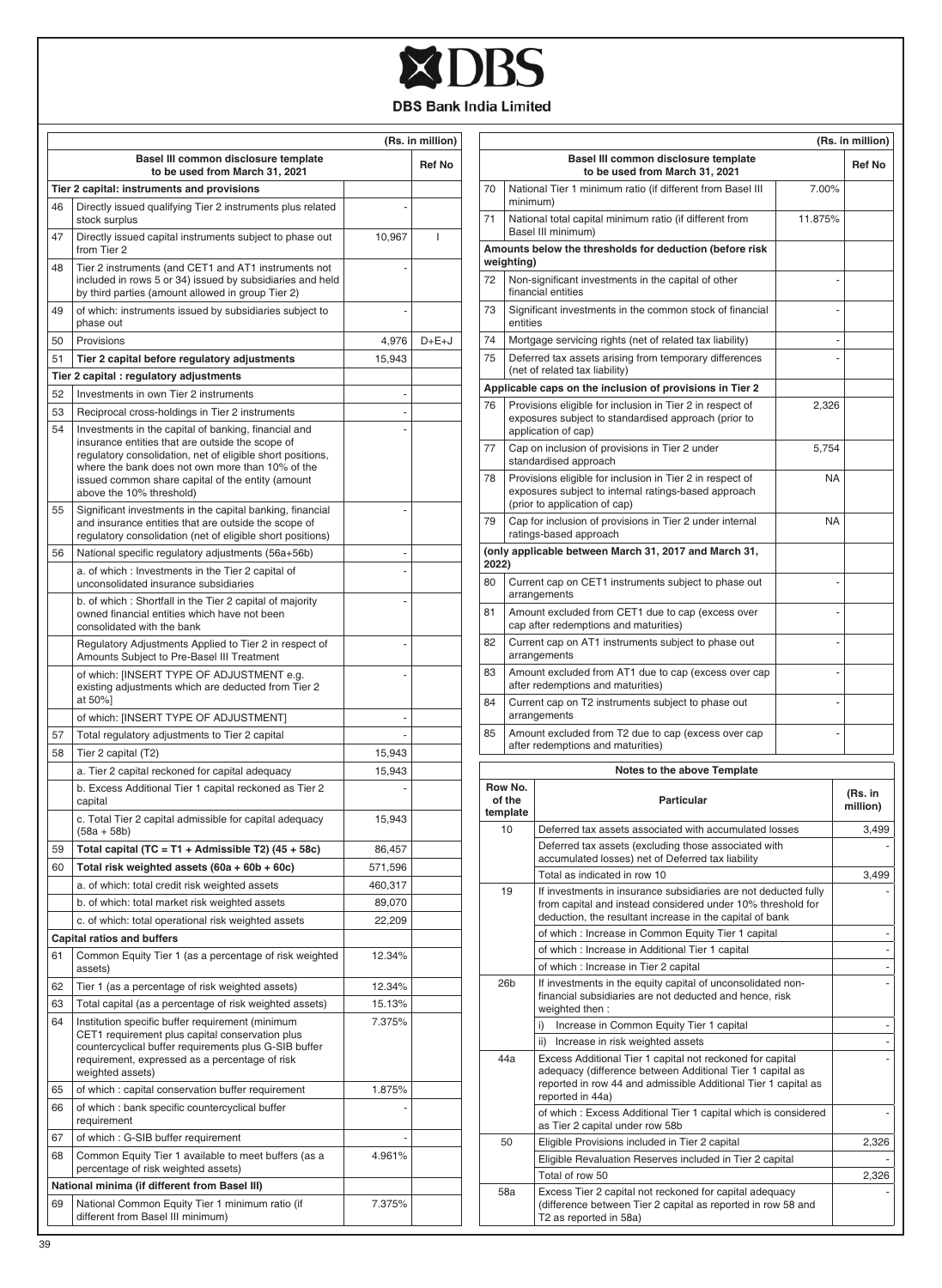

|        | 12. Composition of Capital - Reconciliation Requirements                                                                 |                                                          |                                                                          |
|--------|--------------------------------------------------------------------------------------------------------------------------|----------------------------------------------------------|--------------------------------------------------------------------------|
|        |                                                                                                                          |                                                          | (Rs. in million)                                                         |
| Step 1 |                                                                                                                          | <b>Balance</b><br>sheet as in<br>financial<br>statements | <b>Balance</b><br>sheet under<br>regulatory<br>scope of<br>consolidation |
|        |                                                                                                                          | As on<br>31 Mar 2021                                     | As on<br>31 Mar 2021                                                     |
| Α      | <b>Capital &amp; Liabilities</b>                                                                                         |                                                          |                                                                          |
| i.     | Paid-up Capital                                                                                                          | 66,791                                                   | 66,791                                                                   |
|        | Reserves & Surplus                                                                                                       | 21,681                                                   | 21,681                                                                   |
|        | Minority Interest                                                                                                        |                                                          |                                                                          |
|        | <b>Total Capital</b>                                                                                                     | 88,472                                                   | 88,472                                                                   |
| ii.    | Deposits                                                                                                                 | 515,010                                                  | 515,010                                                                  |
|        | of which: Deposits from banks                                                                                            | 41,463                                                   | 41,463                                                                   |
|        | of which : Customer deposits                                                                                             | 473,547                                                  | 473,547                                                                  |
|        | of which: Other deposits (CD's)                                                                                          |                                                          |                                                                          |
| iii.   | <b>Borrowings</b>                                                                                                        | 91,599                                                   | 91,599                                                                   |
|        | of which: From RBI                                                                                                       | 75,000                                                   | 75,000                                                                   |
|        | of which : From banks                                                                                                    | 106                                                      | 106                                                                      |
|        | of which: From other institutions & agencies                                                                             | 5,021                                                    | 5,021                                                                    |
|        | of which: Others (pl. specify)                                                                                           |                                                          |                                                                          |
|        | of which: Capital instruments                                                                                            | 11,472                                                   | 11,472                                                                   |
| iv.    | Other liabilities & provisions                                                                                           | 77,345                                                   | 77,345                                                                   |
|        | Total                                                                                                                    | 772,426                                                  | 772,426                                                                  |
| в      | Assets                                                                                                                   |                                                          |                                                                          |
| i.     | Cash and balances with Reserve Bank of<br>India                                                                          | 40,436                                                   | 40,436                                                                   |
|        | Balance with banks and money at call and<br>short notice                                                                 | 56,818                                                   | 56,818                                                                   |
| ii.    | Investments:                                                                                                             | 209,730                                                  | 209,730                                                                  |
|        | of which: Government securities                                                                                          | 183,684                                                  | 183,684                                                                  |
|        | of which : Other approved securities                                                                                     |                                                          |                                                                          |
|        | of which: Shares                                                                                                         | 450                                                      | 450                                                                      |
|        | of which: Debentures & Bonds                                                                                             | 2,748                                                    | 2,748                                                                    |
|        | of which: Subsidiaries / Joint Ventures /<br>Associates                                                                  |                                                          |                                                                          |
|        | of which: Others (Commercial Papers,<br>Certificate of deposits, Security Receipts of<br>Asset Reconstruction Companies) | 22,848                                                   | 22,848                                                                   |
| iii.   | Loans and advances                                                                                                       | 369,728                                                  | 369,728                                                                  |
|        | of which: Loans and advances to banks                                                                                    | 15,950                                                   | 15,950                                                                   |
|        | of which: Loans and advances to customers                                                                                | 353,778                                                  | 353,778                                                                  |
| iv.    | <b>Fixed assets</b>                                                                                                      | 4,300                                                    | 4,300                                                                    |
| ٧.     | Other assets                                                                                                             | 91,414                                                   | 91,414                                                                   |
|        | of which: Goodwill and intangible assets *                                                                               | 7,223                                                    | 7,223                                                                    |
|        | of which: Deferred tax assets                                                                                            | 15,263                                                   | 15,263                                                                   |
| vi.    | Goodwill on consolidation                                                                                                |                                                          |                                                                          |
| vii.   | Debit balance in Profit & Loss account                                                                                   |                                                          |                                                                          |
|        | <b>Total Assets</b>                                                                                                      | 772,426                                                  | 772,426                                                                  |

| Ref No.<br><b>Balance</b><br><b>Balance</b><br>sheet as in<br>sheet under<br>financial<br>regulatory<br>statements<br>scope of<br>consolidation<br>As on<br>As on<br>31 Mar 2021<br>31 Mar 2021<br>Α<br><b>Capital &amp; Liabilities</b><br>i.<br>Paid-up Capital<br>66,791<br>66,791<br>of which : Amount eligible for CET1<br>Α<br>66,791<br>66,791<br>of which: Amount eligible for AT1<br>Reserves & Surplus<br>21,681<br>21,681<br>of which:<br><b>Statutory Reserve</b><br>4,865<br>4,865<br>B<br>C<br>Capital Reserve<br>5<br>5<br><b>Investment Reserve</b><br>114<br>114<br>D<br>Share Premium Account<br>8,585<br>8,585<br><b>Investment Fluctuation Reserve</b><br>2,650<br>Ε<br>2,650<br>Deferred Tax Reserve<br>1<br>1<br><b>Revenue Reserve</b><br>5,461<br>5,461<br>G<br><b>Minority Interest</b><br><b>Total Capital</b><br>88,472<br>88,472<br>ii.<br>Deposits<br>515,010<br>515,010<br>of which : Deposits from banks<br>41,463<br>41,463<br>of which: Customer deposits<br>473,547<br>473,547<br>of which: Other deposits (CD's)<br>iii.<br>Borrowings<br>91,599<br>91,599<br>of which: From RBI<br>75,000<br>75,000<br>of which: From banks<br>106<br>106<br>of which: From other institutions &<br>5,021<br>5,021<br>agencies<br>of which: Others<br>of which : Capital instruments<br>11,472<br>11,472<br>T<br>- of which Eligible for T2 capital<br>11,472<br>11,472<br>iv.<br>Other liabilities & provisions<br>77,345<br>77,345<br>of which: Provision against<br>J<br>2,212<br>2,212<br>standard asset and country risk<br>Total<br>772,426<br>772,426<br>в<br><b>Assets</b><br>i.<br>Cash and balances with Reserve<br>40,436<br>40,436<br>Bank of India<br>Balance with banks and money at<br>56,818<br>56,818<br>call and short notice<br>ii.<br>Investments:<br>209,730<br>209,730<br>of which: Government securities<br>183,684<br>183,684<br>of which : Other approved securities<br>of which: Shares<br>450<br>450<br>of which: Debentures & Bonds<br>2,748<br>2,748<br>of which: Subsidiaries / Joint<br>Ventures / Associates<br>of which: Others (Commercial<br>22,848<br>22,848<br>Papers, Certificate of deposits,<br>Security Receipts of Asset<br>Reconstruction Companies)<br>iii.<br>Loans and advances<br>369,728<br>369,728<br>of which: Loans and advances to<br>15,950<br>15,950<br>banks<br>of which: Loans and advances to<br>353,778<br>353,778<br>customers<br>iv.<br><b>Fixed assets</b><br>4,300<br>4,300 |        |  | (Rs. in million) |  |
|---------------------------------------------------------------------------------------------------------------------------------------------------------------------------------------------------------------------------------------------------------------------------------------------------------------------------------------------------------------------------------------------------------------------------------------------------------------------------------------------------------------------------------------------------------------------------------------------------------------------------------------------------------------------------------------------------------------------------------------------------------------------------------------------------------------------------------------------------------------------------------------------------------------------------------------------------------------------------------------------------------------------------------------------------------------------------------------------------------------------------------------------------------------------------------------------------------------------------------------------------------------------------------------------------------------------------------------------------------------------------------------------------------------------------------------------------------------------------------------------------------------------------------------------------------------------------------------------------------------------------------------------------------------------------------------------------------------------------------------------------------------------------------------------------------------------------------------------------------------------------------------------------------------------------------------------------------------------------------------------------------------------------------------------------------------------------------------------------------------------------------------------------------------------------------------------------------------------------------------------------------------------------------------------------------------------------------------------------------------------------------------------------------------------------------------------------------------|--------|--|------------------|--|
|                                                                                                                                                                                                                                                                                                                                                                                                                                                                                                                                                                                                                                                                                                                                                                                                                                                                                                                                                                                                                                                                                                                                                                                                                                                                                                                                                                                                                                                                                                                                                                                                                                                                                                                                                                                                                                                                                                                                                                                                                                                                                                                                                                                                                                                                                                                                                                                                                                                               | Step 2 |  |                  |  |
|                                                                                                                                                                                                                                                                                                                                                                                                                                                                                                                                                                                                                                                                                                                                                                                                                                                                                                                                                                                                                                                                                                                                                                                                                                                                                                                                                                                                                                                                                                                                                                                                                                                                                                                                                                                                                                                                                                                                                                                                                                                                                                                                                                                                                                                                                                                                                                                                                                                               |        |  |                  |  |
|                                                                                                                                                                                                                                                                                                                                                                                                                                                                                                                                                                                                                                                                                                                                                                                                                                                                                                                                                                                                                                                                                                                                                                                                                                                                                                                                                                                                                                                                                                                                                                                                                                                                                                                                                                                                                                                                                                                                                                                                                                                                                                                                                                                                                                                                                                                                                                                                                                                               |        |  |                  |  |
|                                                                                                                                                                                                                                                                                                                                                                                                                                                                                                                                                                                                                                                                                                                                                                                                                                                                                                                                                                                                                                                                                                                                                                                                                                                                                                                                                                                                                                                                                                                                                                                                                                                                                                                                                                                                                                                                                                                                                                                                                                                                                                                                                                                                                                                                                                                                                                                                                                                               |        |  |                  |  |
|                                                                                                                                                                                                                                                                                                                                                                                                                                                                                                                                                                                                                                                                                                                                                                                                                                                                                                                                                                                                                                                                                                                                                                                                                                                                                                                                                                                                                                                                                                                                                                                                                                                                                                                                                                                                                                                                                                                                                                                                                                                                                                                                                                                                                                                                                                                                                                                                                                                               |        |  |                  |  |
|                                                                                                                                                                                                                                                                                                                                                                                                                                                                                                                                                                                                                                                                                                                                                                                                                                                                                                                                                                                                                                                                                                                                                                                                                                                                                                                                                                                                                                                                                                                                                                                                                                                                                                                                                                                                                                                                                                                                                                                                                                                                                                                                                                                                                                                                                                                                                                                                                                                               |        |  |                  |  |
|                                                                                                                                                                                                                                                                                                                                                                                                                                                                                                                                                                                                                                                                                                                                                                                                                                                                                                                                                                                                                                                                                                                                                                                                                                                                                                                                                                                                                                                                                                                                                                                                                                                                                                                                                                                                                                                                                                                                                                                                                                                                                                                                                                                                                                                                                                                                                                                                                                                               |        |  |                  |  |
|                                                                                                                                                                                                                                                                                                                                                                                                                                                                                                                                                                                                                                                                                                                                                                                                                                                                                                                                                                                                                                                                                                                                                                                                                                                                                                                                                                                                                                                                                                                                                                                                                                                                                                                                                                                                                                                                                                                                                                                                                                                                                                                                                                                                                                                                                                                                                                                                                                                               |        |  |                  |  |
|                                                                                                                                                                                                                                                                                                                                                                                                                                                                                                                                                                                                                                                                                                                                                                                                                                                                                                                                                                                                                                                                                                                                                                                                                                                                                                                                                                                                                                                                                                                                                                                                                                                                                                                                                                                                                                                                                                                                                                                                                                                                                                                                                                                                                                                                                                                                                                                                                                                               |        |  |                  |  |
|                                                                                                                                                                                                                                                                                                                                                                                                                                                                                                                                                                                                                                                                                                                                                                                                                                                                                                                                                                                                                                                                                                                                                                                                                                                                                                                                                                                                                                                                                                                                                                                                                                                                                                                                                                                                                                                                                                                                                                                                                                                                                                                                                                                                                                                                                                                                                                                                                                                               |        |  |                  |  |
|                                                                                                                                                                                                                                                                                                                                                                                                                                                                                                                                                                                                                                                                                                                                                                                                                                                                                                                                                                                                                                                                                                                                                                                                                                                                                                                                                                                                                                                                                                                                                                                                                                                                                                                                                                                                                                                                                                                                                                                                                                                                                                                                                                                                                                                                                                                                                                                                                                                               |        |  |                  |  |
|                                                                                                                                                                                                                                                                                                                                                                                                                                                                                                                                                                                                                                                                                                                                                                                                                                                                                                                                                                                                                                                                                                                                                                                                                                                                                                                                                                                                                                                                                                                                                                                                                                                                                                                                                                                                                                                                                                                                                                                                                                                                                                                                                                                                                                                                                                                                                                                                                                                               |        |  |                  |  |
|                                                                                                                                                                                                                                                                                                                                                                                                                                                                                                                                                                                                                                                                                                                                                                                                                                                                                                                                                                                                                                                                                                                                                                                                                                                                                                                                                                                                                                                                                                                                                                                                                                                                                                                                                                                                                                                                                                                                                                                                                                                                                                                                                                                                                                                                                                                                                                                                                                                               |        |  |                  |  |
|                                                                                                                                                                                                                                                                                                                                                                                                                                                                                                                                                                                                                                                                                                                                                                                                                                                                                                                                                                                                                                                                                                                                                                                                                                                                                                                                                                                                                                                                                                                                                                                                                                                                                                                                                                                                                                                                                                                                                                                                                                                                                                                                                                                                                                                                                                                                                                                                                                                               |        |  |                  |  |
|                                                                                                                                                                                                                                                                                                                                                                                                                                                                                                                                                                                                                                                                                                                                                                                                                                                                                                                                                                                                                                                                                                                                                                                                                                                                                                                                                                                                                                                                                                                                                                                                                                                                                                                                                                                                                                                                                                                                                                                                                                                                                                                                                                                                                                                                                                                                                                                                                                                               |        |  |                  |  |
|                                                                                                                                                                                                                                                                                                                                                                                                                                                                                                                                                                                                                                                                                                                                                                                                                                                                                                                                                                                                                                                                                                                                                                                                                                                                                                                                                                                                                                                                                                                                                                                                                                                                                                                                                                                                                                                                                                                                                                                                                                                                                                                                                                                                                                                                                                                                                                                                                                                               |        |  |                  |  |
|                                                                                                                                                                                                                                                                                                                                                                                                                                                                                                                                                                                                                                                                                                                                                                                                                                                                                                                                                                                                                                                                                                                                                                                                                                                                                                                                                                                                                                                                                                                                                                                                                                                                                                                                                                                                                                                                                                                                                                                                                                                                                                                                                                                                                                                                                                                                                                                                                                                               |        |  |                  |  |
|                                                                                                                                                                                                                                                                                                                                                                                                                                                                                                                                                                                                                                                                                                                                                                                                                                                                                                                                                                                                                                                                                                                                                                                                                                                                                                                                                                                                                                                                                                                                                                                                                                                                                                                                                                                                                                                                                                                                                                                                                                                                                                                                                                                                                                                                                                                                                                                                                                                               |        |  |                  |  |
|                                                                                                                                                                                                                                                                                                                                                                                                                                                                                                                                                                                                                                                                                                                                                                                                                                                                                                                                                                                                                                                                                                                                                                                                                                                                                                                                                                                                                                                                                                                                                                                                                                                                                                                                                                                                                                                                                                                                                                                                                                                                                                                                                                                                                                                                                                                                                                                                                                                               |        |  |                  |  |
|                                                                                                                                                                                                                                                                                                                                                                                                                                                                                                                                                                                                                                                                                                                                                                                                                                                                                                                                                                                                                                                                                                                                                                                                                                                                                                                                                                                                                                                                                                                                                                                                                                                                                                                                                                                                                                                                                                                                                                                                                                                                                                                                                                                                                                                                                                                                                                                                                                                               |        |  |                  |  |
|                                                                                                                                                                                                                                                                                                                                                                                                                                                                                                                                                                                                                                                                                                                                                                                                                                                                                                                                                                                                                                                                                                                                                                                                                                                                                                                                                                                                                                                                                                                                                                                                                                                                                                                                                                                                                                                                                                                                                                                                                                                                                                                                                                                                                                                                                                                                                                                                                                                               |        |  |                  |  |
|                                                                                                                                                                                                                                                                                                                                                                                                                                                                                                                                                                                                                                                                                                                                                                                                                                                                                                                                                                                                                                                                                                                                                                                                                                                                                                                                                                                                                                                                                                                                                                                                                                                                                                                                                                                                                                                                                                                                                                                                                                                                                                                                                                                                                                                                                                                                                                                                                                                               |        |  |                  |  |
|                                                                                                                                                                                                                                                                                                                                                                                                                                                                                                                                                                                                                                                                                                                                                                                                                                                                                                                                                                                                                                                                                                                                                                                                                                                                                                                                                                                                                                                                                                                                                                                                                                                                                                                                                                                                                                                                                                                                                                                                                                                                                                                                                                                                                                                                                                                                                                                                                                                               |        |  |                  |  |
|                                                                                                                                                                                                                                                                                                                                                                                                                                                                                                                                                                                                                                                                                                                                                                                                                                                                                                                                                                                                                                                                                                                                                                                                                                                                                                                                                                                                                                                                                                                                                                                                                                                                                                                                                                                                                                                                                                                                                                                                                                                                                                                                                                                                                                                                                                                                                                                                                                                               |        |  |                  |  |
|                                                                                                                                                                                                                                                                                                                                                                                                                                                                                                                                                                                                                                                                                                                                                                                                                                                                                                                                                                                                                                                                                                                                                                                                                                                                                                                                                                                                                                                                                                                                                                                                                                                                                                                                                                                                                                                                                                                                                                                                                                                                                                                                                                                                                                                                                                                                                                                                                                                               |        |  |                  |  |
|                                                                                                                                                                                                                                                                                                                                                                                                                                                                                                                                                                                                                                                                                                                                                                                                                                                                                                                                                                                                                                                                                                                                                                                                                                                                                                                                                                                                                                                                                                                                                                                                                                                                                                                                                                                                                                                                                                                                                                                                                                                                                                                                                                                                                                                                                                                                                                                                                                                               |        |  |                  |  |
|                                                                                                                                                                                                                                                                                                                                                                                                                                                                                                                                                                                                                                                                                                                                                                                                                                                                                                                                                                                                                                                                                                                                                                                                                                                                                                                                                                                                                                                                                                                                                                                                                                                                                                                                                                                                                                                                                                                                                                                                                                                                                                                                                                                                                                                                                                                                                                                                                                                               |        |  |                  |  |
|                                                                                                                                                                                                                                                                                                                                                                                                                                                                                                                                                                                                                                                                                                                                                                                                                                                                                                                                                                                                                                                                                                                                                                                                                                                                                                                                                                                                                                                                                                                                                                                                                                                                                                                                                                                                                                                                                                                                                                                                                                                                                                                                                                                                                                                                                                                                                                                                                                                               |        |  |                  |  |
|                                                                                                                                                                                                                                                                                                                                                                                                                                                                                                                                                                                                                                                                                                                                                                                                                                                                                                                                                                                                                                                                                                                                                                                                                                                                                                                                                                                                                                                                                                                                                                                                                                                                                                                                                                                                                                                                                                                                                                                                                                                                                                                                                                                                                                                                                                                                                                                                                                                               |        |  |                  |  |
|                                                                                                                                                                                                                                                                                                                                                                                                                                                                                                                                                                                                                                                                                                                                                                                                                                                                                                                                                                                                                                                                                                                                                                                                                                                                                                                                                                                                                                                                                                                                                                                                                                                                                                                                                                                                                                                                                                                                                                                                                                                                                                                                                                                                                                                                                                                                                                                                                                                               |        |  |                  |  |
|                                                                                                                                                                                                                                                                                                                                                                                                                                                                                                                                                                                                                                                                                                                                                                                                                                                                                                                                                                                                                                                                                                                                                                                                                                                                                                                                                                                                                                                                                                                                                                                                                                                                                                                                                                                                                                                                                                                                                                                                                                                                                                                                                                                                                                                                                                                                                                                                                                                               |        |  |                  |  |
|                                                                                                                                                                                                                                                                                                                                                                                                                                                                                                                                                                                                                                                                                                                                                                                                                                                                                                                                                                                                                                                                                                                                                                                                                                                                                                                                                                                                                                                                                                                                                                                                                                                                                                                                                                                                                                                                                                                                                                                                                                                                                                                                                                                                                                                                                                                                                                                                                                                               |        |  |                  |  |
|                                                                                                                                                                                                                                                                                                                                                                                                                                                                                                                                                                                                                                                                                                                                                                                                                                                                                                                                                                                                                                                                                                                                                                                                                                                                                                                                                                                                                                                                                                                                                                                                                                                                                                                                                                                                                                                                                                                                                                                                                                                                                                                                                                                                                                                                                                                                                                                                                                                               |        |  |                  |  |
|                                                                                                                                                                                                                                                                                                                                                                                                                                                                                                                                                                                                                                                                                                                                                                                                                                                                                                                                                                                                                                                                                                                                                                                                                                                                                                                                                                                                                                                                                                                                                                                                                                                                                                                                                                                                                                                                                                                                                                                                                                                                                                                                                                                                                                                                                                                                                                                                                                                               |        |  |                  |  |
|                                                                                                                                                                                                                                                                                                                                                                                                                                                                                                                                                                                                                                                                                                                                                                                                                                                                                                                                                                                                                                                                                                                                                                                                                                                                                                                                                                                                                                                                                                                                                                                                                                                                                                                                                                                                                                                                                                                                                                                                                                                                                                                                                                                                                                                                                                                                                                                                                                                               |        |  |                  |  |
|                                                                                                                                                                                                                                                                                                                                                                                                                                                                                                                                                                                                                                                                                                                                                                                                                                                                                                                                                                                                                                                                                                                                                                                                                                                                                                                                                                                                                                                                                                                                                                                                                                                                                                                                                                                                                                                                                                                                                                                                                                                                                                                                                                                                                                                                                                                                                                                                                                                               |        |  |                  |  |
|                                                                                                                                                                                                                                                                                                                                                                                                                                                                                                                                                                                                                                                                                                                                                                                                                                                                                                                                                                                                                                                                                                                                                                                                                                                                                                                                                                                                                                                                                                                                                                                                                                                                                                                                                                                                                                                                                                                                                                                                                                                                                                                                                                                                                                                                                                                                                                                                                                                               |        |  |                  |  |
|                                                                                                                                                                                                                                                                                                                                                                                                                                                                                                                                                                                                                                                                                                                                                                                                                                                                                                                                                                                                                                                                                                                                                                                                                                                                                                                                                                                                                                                                                                                                                                                                                                                                                                                                                                                                                                                                                                                                                                                                                                                                                                                                                                                                                                                                                                                                                                                                                                                               |        |  |                  |  |
|                                                                                                                                                                                                                                                                                                                                                                                                                                                                                                                                                                                                                                                                                                                                                                                                                                                                                                                                                                                                                                                                                                                                                                                                                                                                                                                                                                                                                                                                                                                                                                                                                                                                                                                                                                                                                                                                                                                                                                                                                                                                                                                                                                                                                                                                                                                                                                                                                                                               |        |  |                  |  |
|                                                                                                                                                                                                                                                                                                                                                                                                                                                                                                                                                                                                                                                                                                                                                                                                                                                                                                                                                                                                                                                                                                                                                                                                                                                                                                                                                                                                                                                                                                                                                                                                                                                                                                                                                                                                                                                                                                                                                                                                                                                                                                                                                                                                                                                                                                                                                                                                                                                               |        |  |                  |  |
|                                                                                                                                                                                                                                                                                                                                                                                                                                                                                                                                                                                                                                                                                                                                                                                                                                                                                                                                                                                                                                                                                                                                                                                                                                                                                                                                                                                                                                                                                                                                                                                                                                                                                                                                                                                                                                                                                                                                                                                                                                                                                                                                                                                                                                                                                                                                                                                                                                                               |        |  |                  |  |
|                                                                                                                                                                                                                                                                                                                                                                                                                                                                                                                                                                                                                                                                                                                                                                                                                                                                                                                                                                                                                                                                                                                                                                                                                                                                                                                                                                                                                                                                                                                                                                                                                                                                                                                                                                                                                                                                                                                                                                                                                                                                                                                                                                                                                                                                                                                                                                                                                                                               |        |  |                  |  |
|                                                                                                                                                                                                                                                                                                                                                                                                                                                                                                                                                                                                                                                                                                                                                                                                                                                                                                                                                                                                                                                                                                                                                                                                                                                                                                                                                                                                                                                                                                                                                                                                                                                                                                                                                                                                                                                                                                                                                                                                                                                                                                                                                                                                                                                                                                                                                                                                                                                               |        |  |                  |  |
|                                                                                                                                                                                                                                                                                                                                                                                                                                                                                                                                                                                                                                                                                                                                                                                                                                                                                                                                                                                                                                                                                                                                                                                                                                                                                                                                                                                                                                                                                                                                                                                                                                                                                                                                                                                                                                                                                                                                                                                                                                                                                                                                                                                                                                                                                                                                                                                                                                                               |        |  |                  |  |
|                                                                                                                                                                                                                                                                                                                                                                                                                                                                                                                                                                                                                                                                                                                                                                                                                                                                                                                                                                                                                                                                                                                                                                                                                                                                                                                                                                                                                                                                                                                                                                                                                                                                                                                                                                                                                                                                                                                                                                                                                                                                                                                                                                                                                                                                                                                                                                                                                                                               |        |  |                  |  |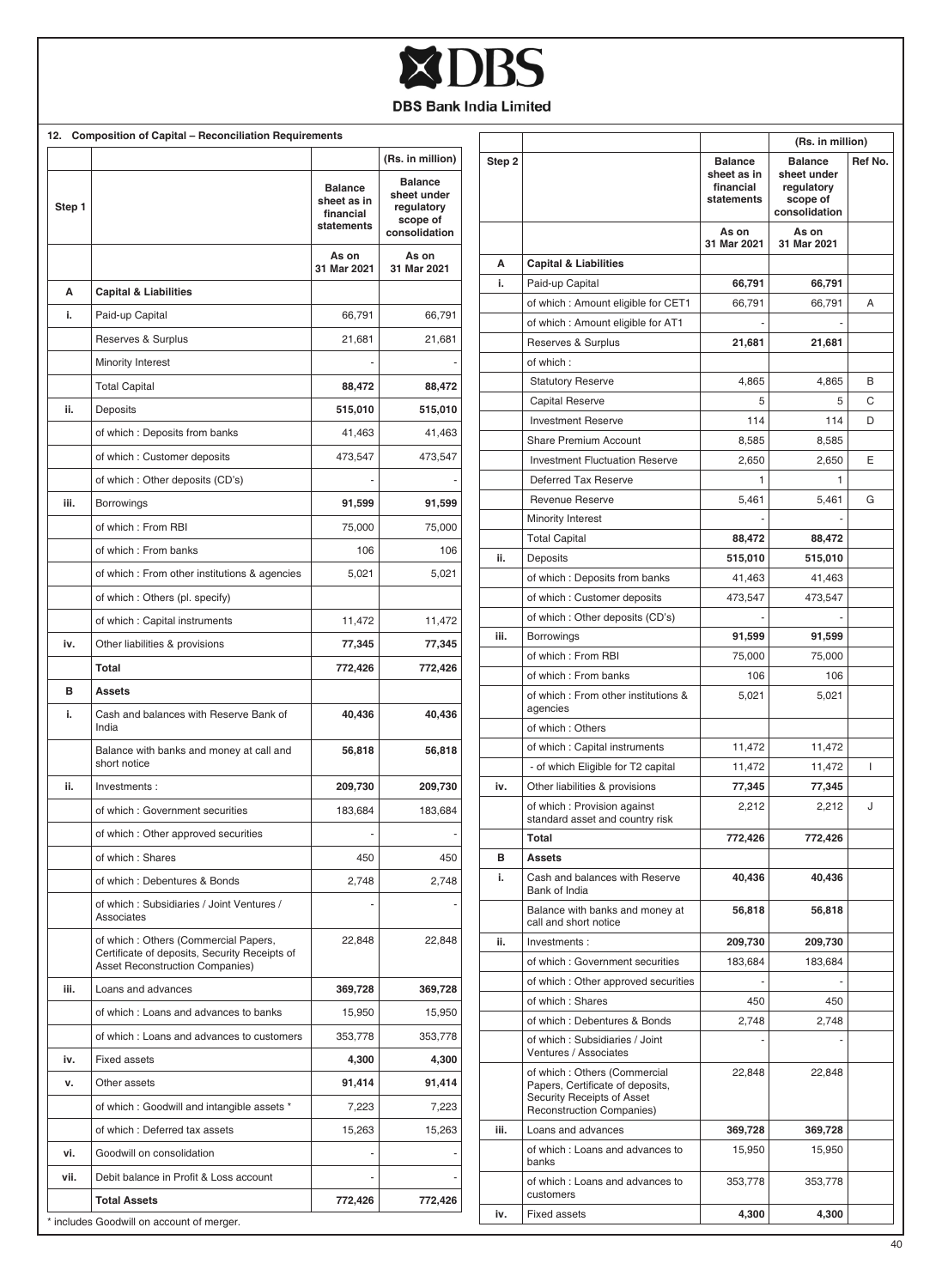

|          |                                                                                                                                                                       |                                                          |       | (Rs. in million)                                                         |                        |
|----------|-----------------------------------------------------------------------------------------------------------------------------------------------------------------------|----------------------------------------------------------|-------|--------------------------------------------------------------------------|------------------------|
| Step 2   |                                                                                                                                                                       | <b>Balance</b><br>sheet as in<br>financial<br>statements |       | <b>Balance</b><br>sheet under<br>regulatory<br>scope of<br>consolidation | Ref No.                |
|          |                                                                                                                                                                       | As on<br>31 Mar 2021                                     |       | As on<br>31 Mar 2021                                                     |                        |
| v.       | Other assets                                                                                                                                                          | 91,414                                                   |       | 91,414                                                                   |                        |
|          | of which: Goodwill and intangible                                                                                                                                     |                                                          | 7,223 | 7,223                                                                    |                        |
|          | assets *<br>of which: Deferred tax assets                                                                                                                             |                                                          | 3,949 | 3,949                                                                    | F                      |
|          | associated with accumulated losses                                                                                                                                    |                                                          |       |                                                                          |                        |
|          | of which: Deferred tax assets<br>arising from temporary differences<br>other than accumulated losses<br>(amount above 10% threshold, net<br>of related tax liability) |                                                          |       |                                                                          | H                      |
| vi.      | Goodwill on consolidation                                                                                                                                             |                                                          |       |                                                                          |                        |
| vii.     | Debit balance in Profit & Loss<br>account                                                                                                                             |                                                          |       |                                                                          |                        |
|          | Total                                                                                                                                                                 | 772,426                                                  |       | 772,426                                                                  |                        |
|          | * includes Goodwill on account of merger.                                                                                                                             |                                                          |       |                                                                          |                        |
| 13.      | Main features of equity and debt capital instruments                                                                                                                  |                                                          |       |                                                                          |                        |
|          |                                                                                                                                                                       |                                                          |       | (Rs. in million)                                                         |                        |
|          |                                                                                                                                                                       |                                                          |       | As on 31 Mar 2021                                                        |                        |
| 1        | Issuer                                                                                                                                                                |                                                          |       | DBS Bank India Limited                                                   |                        |
| 2        | Unique identifier (e.g. CUSIP, ISIN or Bloomberg                                                                                                                      |                                                          |       |                                                                          | <b>INE01GA01014</b>    |
|          | identifier for private placement)                                                                                                                                     |                                                          |       |                                                                          |                        |
| 3        | Governing law(s) of the instrument                                                                                                                                    |                                                          |       | Applicable Indian statutes                                               |                        |
|          |                                                                                                                                                                       |                                                          |       | and regulatory requirements                                              |                        |
| 4        | <b>Transitional Basel III rules</b>                                                                                                                                   |                                                          |       |                                                                          | NA                     |
| 5        | Post-transitional Basel III rules                                                                                                                                     |                                                          |       | Common Equity Tier 1                                                     |                        |
| 6        | Eligible at solo / group / group & solo                                                                                                                               |                                                          |       |                                                                          | Solo                   |
| 7        | Instrument type                                                                                                                                                       |                                                          |       |                                                                          | <b>Ordinary Shares</b> |
| 8<br>9   | Amount recognised in regulatory capital<br>Par value of instrument                                                                                                    |                                                          |       |                                                                          | 66,791<br>66,791       |
| 10       | Accounting classification                                                                                                                                             |                                                          |       | <b>Equity Share Capital</b>                                              |                        |
| 11       | Original date of issuance                                                                                                                                             |                                                          |       |                                                                          | NA                     |
| 12       | Perpetual or dated                                                                                                                                                    |                                                          |       |                                                                          | Perpetual              |
| 13       | Original maturity date                                                                                                                                                |                                                          |       |                                                                          | No maturity            |
| 14       | Issuer call subject to prior supervisory approval                                                                                                                     |                                                          |       |                                                                          | <b>NA</b>              |
| 15       | Optional call date, contingent call dates and                                                                                                                         |                                                          |       |                                                                          |                        |
|          | redemption                                                                                                                                                            |                                                          |       |                                                                          | <b>NA</b>              |
| 16       | Subsequent call dates, if applicable                                                                                                                                  |                                                          |       |                                                                          | NA                     |
| 17       | Coupons / dividends                                                                                                                                                   |                                                          |       |                                                                          | <b>NA</b><br><b>NA</b> |
| 18       | Fixed or floating dividend / coupon<br>Coupon rate and any related index                                                                                              |                                                          |       |                                                                          | <b>NA</b>              |
| 19       | Existence of a dividend stopper                                                                                                                                       |                                                          |       |                                                                          | NA                     |
| 20       | Fully discretionary, partially discretionary, or                                                                                                                      |                                                          |       |                                                                          |                        |
|          | mandatory                                                                                                                                                             |                                                          |       | Fully discretionary                                                      |                        |
| 21       | Existence of step up or other incentive to redeem                                                                                                                     |                                                          |       |                                                                          | NΔ                     |
| 22       | Noncumulative or cumulative                                                                                                                                           |                                                          |       |                                                                          | Non-cumulative         |
| 23       | Convertible or non-convertible                                                                                                                                        |                                                          |       |                                                                          | NA                     |
| 24<br>25 | If convertible, conversion trigger(s)                                                                                                                                 |                                                          |       |                                                                          | NA.<br>NA              |
| 26       | If convertible, fully or partially<br>If convertible, conversion rate                                                                                                 |                                                          |       |                                                                          | <b>NA</b>              |
| 27       | If convertible, mandatory or optional conversion                                                                                                                      |                                                          |       |                                                                          | NA                     |
| 28       | If convertible, specify instrument type convertible                                                                                                                   |                                                          |       |                                                                          |                        |
| 29       | into<br>If convertible, specify issuer of instrument it                                                                                                               |                                                          |       |                                                                          | NA                     |
|          | converts into                                                                                                                                                         |                                                          |       |                                                                          | NA                     |
| 30       | Write-down feature                                                                                                                                                    |                                                          |       |                                                                          | NA.                    |
| 31       | If write-down, write-down trigger(s)                                                                                                                                  |                                                          |       |                                                                          | NA                     |
| 32<br>33 | If write-down, full or partial<br>If write-down, permanent or temporary                                                                                               |                                                          |       |                                                                          | <b>NA</b><br>NA        |
| 34       | If temporary write-down, description of write-up                                                                                                                      |                                                          |       |                                                                          |                        |
|          | mechanism                                                                                                                                                             |                                                          |       |                                                                          | NA                     |
| 35       | Position in subordination hierarchy in liquidation<br>(specify instrument type immediately senior to<br>instrument)                                                   |                                                          |       | Represents the most<br>subordinated claim in                             | liquidation            |
| 36       | Non-compliant transitioned features                                                                                                                                   |                                                          |       |                                                                          | No                     |
| 37       | If yes, specify non-compliant features                                                                                                                                |                                                          |       |                                                                          | <b>NA</b>              |

|                |                                                                                                                                                                         | (Rs. in million)              |
|----------------|-------------------------------------------------------------------------------------------------------------------------------------------------------------------------|-------------------------------|
|                |                                                                                                                                                                         | As on 31 Mar 2021             |
| 1              | Issuer                                                                                                                                                                  | DBS Bank India Limited        |
| 2              | Unique identifier (e.g. CUSIP, ISIN or                                                                                                                                  | INE694C08047                  |
|                | Bloomberg identifier for private placement)                                                                                                                             |                               |
| 3              | Governing law(s) of the instrument                                                                                                                                      | RBI Guidelines,               |
|                |                                                                                                                                                                         | SEBI Regulations,             |
|                |                                                                                                                                                                         | <b>Companies Act</b>          |
|                |                                                                                                                                                                         | and other related             |
|                |                                                                                                                                                                         |                               |
|                |                                                                                                                                                                         | rules regulations             |
|                |                                                                                                                                                                         | etc.                          |
| $\overline{4}$ | <b>Transitional Basel III rules</b>                                                                                                                                     | <b>NA</b>                     |
| 5              | Post-transitional Basel III rules                                                                                                                                       | Tier II                       |
| 6              | Eligible at solo / group / group & solo                                                                                                                                 | Solo, Unsecured               |
| 7              | Instrument type                                                                                                                                                         | Redeemable                    |
|                |                                                                                                                                                                         | Non-Convertible               |
|                |                                                                                                                                                                         | Subordinated                  |
|                |                                                                                                                                                                         | (Tier-II) Bonds               |
|                |                                                                                                                                                                         | in the nature                 |
|                |                                                                                                                                                                         | of Debentures                 |
|                |                                                                                                                                                                         | (Bonds) Series -              |
|                |                                                                                                                                                                         | VII - Option - B              |
| 8              | Amount recognised in regulatory capital                                                                                                                                 | <b>NIL</b>                    |
| 9              | Par value of instrument                                                                                                                                                 | 505                           |
|                |                                                                                                                                                                         |                               |
| 10             | Accounting classification                                                                                                                                               | Liability                     |
| 11             | Original date of issuance                                                                                                                                               | 10.02.2012                    |
| 12             | Perpetual or dated                                                                                                                                                      | Dated                         |
| 13             | Original maturity date                                                                                                                                                  | 10.02.2022                    |
| 14             | Issuer call subject to prior supervisory approval                                                                                                                       | The bank has not reserved any |
|                |                                                                                                                                                                         | call option to redeem these   |
|                |                                                                                                                                                                         | bonds prior to their maturity |
| 15             | Optional call date, contingent call dates and                                                                                                                           | These bonds are redeemable    |
|                | redemption                                                                                                                                                              | at par                        |
| 16             | Subsequent call dates, if applicable                                                                                                                                    | <b>NA</b>                     |
|                | Coupons / dividends                                                                                                                                                     | NA                            |
| 17             | Fixed or floating dividend / coupon                                                                                                                                     | Fixed                         |
| 18             | Coupon rate and any related index                                                                                                                                       | 11.40%                        |
| 19             | Existence of a dividend stopper                                                                                                                                         | No                            |
| 20             | Fully discretionary, partially discretionary, or                                                                                                                        |                               |
|                | mandatory                                                                                                                                                               | Mandatory                     |
|                |                                                                                                                                                                         |                               |
| 21             | Existence of step up or other incentive to redeem                                                                                                                       | No.                           |
| 22             | Noncumulative or cumulative                                                                                                                                             | Cumulative                    |
| 23             | Convertible or non-convertible                                                                                                                                          | Non-convertible               |
| 24             | If convertible, conversion trigger(s)                                                                                                                                   | NA                            |
| 25             | If convertible, fully or partially                                                                                                                                      | NA                            |
| 26             | If convertible, conversion rate                                                                                                                                         | <b>NA</b>                     |
| 27             | If convertible, mandatory or optional conversion                                                                                                                        | NA                            |
| 28             | If convertible, specify instrument type                                                                                                                                 |                               |
|                | convertible into                                                                                                                                                        | NA                            |
| 29             | If convertible, specify issuer of instrument it                                                                                                                         |                               |
|                | converts into                                                                                                                                                           | NA                            |
| 30             | Write-down feature                                                                                                                                                      | NA                            |
| 31             | If write-down, write-down trigger(s)                                                                                                                                    | NA                            |
| 32             | If write-down, full or partial                                                                                                                                          | NA                            |
| 33             | If write-down, permanent or temporary                                                                                                                                   | NA                            |
|                |                                                                                                                                                                         |                               |
| 34             | If temporary write-down, description of write-up                                                                                                                        |                               |
|                | mechanism                                                                                                                                                               | NA                            |
| 35             | Position in subordination hierarchy in liquidation                                                                                                                      | All Depositors and            |
|                | (specify instrument type immediately senior to                                                                                                                          | other Creditor of             |
|                | instrument)                                                                                                                                                             | the Bank                      |
| 36             | Non-compliant transitioned features                                                                                                                                     | NA                            |
| 37             | If yes, specify non-compliant features                                                                                                                                  | NA                            |
| 14.            | <b>Disclosure for Banking Book Positions</b>                                                                                                                            |                               |
|                |                                                                                                                                                                         |                               |
|                | In accordance with the RBI guidelines on investment classification and valuation.<br>Investments are classified on the date of purchase into "Held for Trading" ('HFT') |                               |
|                |                                                                                                                                                                         |                               |

In accordance with the RBI guidelines on investment classification and valuation, Investments are classified on the date of purchase into "Held for Trading" ('HFT'), "Available for Sale" ('AFS') and "Held to Maturity" ('HT

As per the RBI guidelines, investments classified under HTM category are carried at their acquisition cost and not marked to market. Any diminution, other than temporary, in the value of equity investments is provided for.